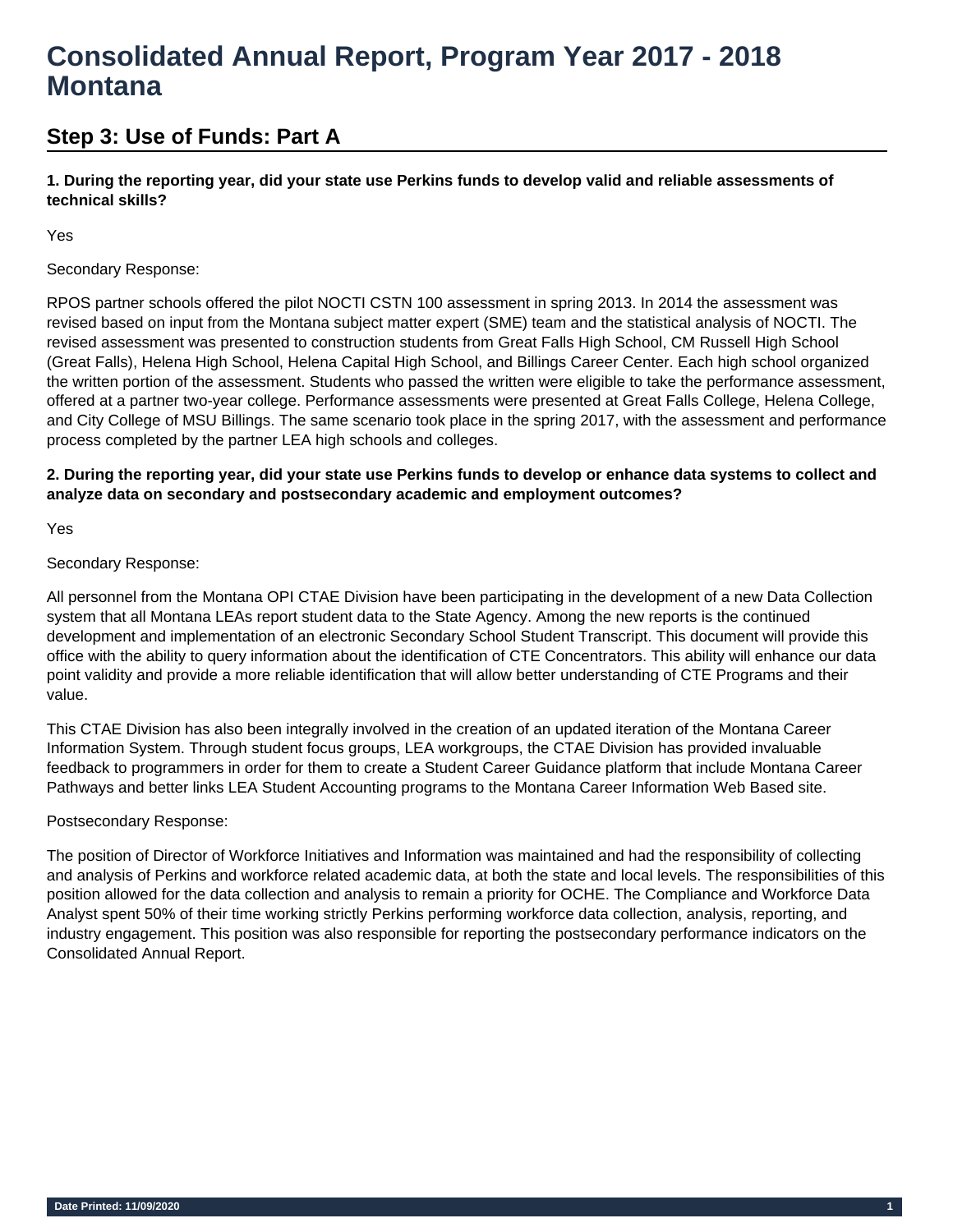# **Consolidated Annual Report, Program Year 2017 - 2018 Montana**

## **Step 3: Use of Funds: Part B**

## **1. During the reporting year, how did your state assess the career and technical education programs funded under Perkins IV?**

## State Response:

The Office of the Commissioner of Higher Education (OCHE) assesses Perkins-funded CTE programs in several ways, including site visits, bi-weekly technical assistance calls, annual professional development and training for grantee campuses, performance-based funding for increased focus on target areas, and required quarterly fiscal and programmatic reports.

OCHE conducts a monitoring review of at least 20% of the grantees each year on average. The monitoring visit provides an opportunity to institutions to receive technical assistance, foster continuous improvement, and develops a better understanding of performance, operations, and issues facing CTE. The monitoring process involves:

1. Application of a risk assessment tool to determine which institutions will be visited.

- 2. Reviewing the institution's process for achieving goals and objectives.
- 3. Analysis of fiscal practices.
- 4. Review of the way data is gathered, reported and used.

Each year, the Perkins Program Manager will evaluate all institutions receiving Perkins funding using a risk assessment tool. Institutions will be chosen for monitoring visits based on higher risk values, or if having not had a recent monitoring visit. In 2017-2018, Flathead Community College and Salish Kootenai College received monitoring visits. There were no major findings.

OCHE also conducts MOA onsite reviews for compliance with Title VI of the Civil Rights Act of 1964, Title IX of the Education Amendments of 1972, Section 504 of the Rehabilitation Act of 1973, Title II of the Americans with Disabilities Act of 1990 and Guidelines for Elimination Discrimination and Denial of Services on the Basis of Race, Color, National Origin, Sex and Handicap in Vocational Education Programs. There were no major findings at any of the colleges.

Montana University System (MUS) utilizes performance funding as a strategy to help reach the State's goal of increasing the percentage of the population with a higher education credential from 40% to 60%. The primary objective of performance funding is to improve student learning and attainment outcomes. To help guide the MUS Performance Funding initiative and the development of outcome metrics, six priority target areas have been identified. The target areas are intended to drive metrics that vary by institutional type, as well as promote mission differentiation and innovative institutional-level strategies.

1. Increase success of under-represented student populations (ex. economically disadvantaged, American Indian, and veterans);

2. Increase early college access for Montana high school students;

3. Improve student success in freshmen year (ex. freshmen/sophomore retention, improve success of remedial students);

4. Increase the number of students transferring from 2-year to 4-year campuses;

5. Increase the number of students completing degree and certificate programs, particularly in niche program areas with significant economic impact to Montana; and

6. Grow graduate education and research capacity consistent with institutional missions.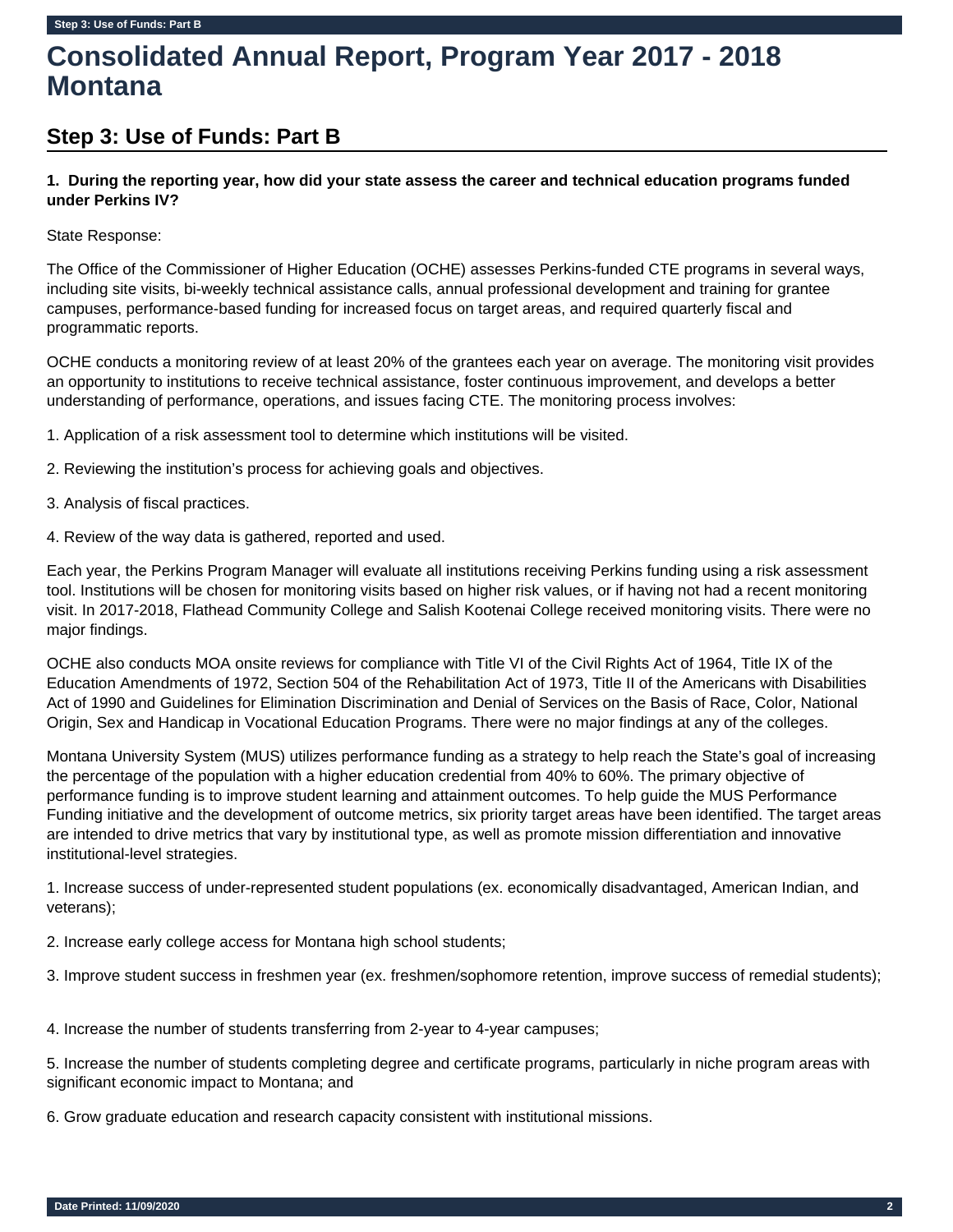There is special weighting in the allocation model of successes by specific access groups, specifically Pell-eligible students, American Indian students, non-traditional age students, and veterans. Weights will be determined in the design of the allocation model for completion and retention metrics for both undergraduate and graduate students.

## Secondary Response:

Every high school district receiving Perkins funds completes an 'End-of-Year' report before the new grant application is approved. All required accountability data is also submitted prior to new grant approval. The 'End-of-Year' report asks districts to review the prior year's Perkins expenditures and asks them to assess each CTE program as to the effectiveness of the monies spent. In addition to the district's self-evaluation, the secondary CTE State Program Specialists use the 'End-of-Year' report to identify areas of weakness in specific program areas. This gives Specialists specific information to help them determine what technical assistance they will give to assist our schools. On the state level, a high school-specific "report card" shows all Perkins core indicators of performance and how each high school compares to the state-negotiated goal and threshold target. A summary of the performance indicators is listed inside the grant application. The disaggregated data available to each school comes from the statewide student data system called "Achievement In Montana", or AIM. AIM data assists schools and our OPI CTE State Program staff in analyzing their data to make future decisions and improvements. The Perkins Purchasing Manual and other technical assistance documents are available on the Secondary CTE webpage to provide guidance to local districts on proper usage of Perkins funds. Secondary CTE State Program Specialists perform Perkins program reviews of up to 20% of districts each year on a rotating basis.

## Postsecondary Response:

Each college has Industry Advisory Committees, which monitor the course content for relevancy, effectiveness and proper scope. Several colleges have a Perkins Committee that will meet periodically to discuss activities, share information on best practices, and give advice about projects that will be effective.

All Perkins-funded campuses complete quarterly and annual reporting of activities and expenditures, as well as a review of previous grant-cycle programs prior to writing their grant application each year.

All the institutions that make up the Montana University System are required by Board Policy 303.3 to conduct internal reviews of their academic programs to ensure program quality and effective stewardship of resources. All programs listed in the MUS official degree and program inventory, except for certificates of 29 credits or less, must be reviewed at least once every seven years. The review schedules are filed with OCHE.

## **2. During the reporting year, how did your state develop, approve, or expand the use of technology in career and technical education?**

## State Response:

The Office of the Commissioner of Higher Education moved the state's "Your Guide," which is a summary of all Montana's two-year college workforce development certificate and degree programs, from a printed guidebook to an online resource available through the Montana University System's website. OCHE also was able to use WebEx throughout the grant cycle to connect campuses and share best practices as well as provide professional development. Recognizing the value of dual enrollment in early engagement with postsecondary education, the state made concerted effort to improve access to students across the state via online. An online, course request portal was maintained with secondary education partners.

## Secondary Response:

The OPI continues to maintain websites and uses many different electronic methods to clearly communicate Perkins and CTE-related information with the secondary field. Our newest is the online statewide longitudinal education data system called 'Growth and Enhancement of Montana Students' or GEMS. In addition to general CTE and Perkins information, the e-mails communicated data collection requirements, submission of high school CTE Student Participation Reports (which are used to determine program approval), as well as an online link to complete an 'Intent to Apply' for Perkins monies for the coming year. School level report cards have now been moved to our website for LEA utilization and program review and improvement.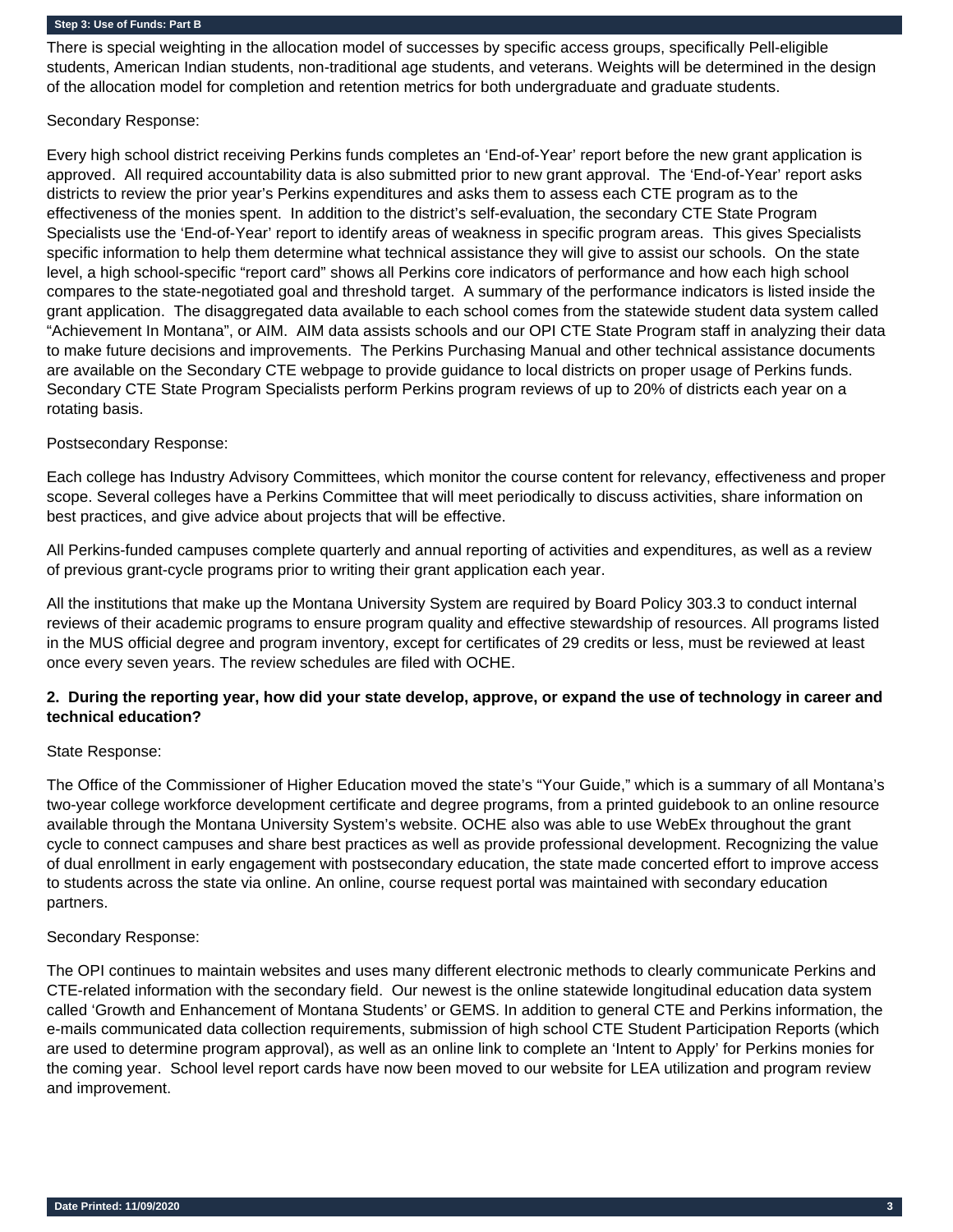In 2017-2018, the OPI continued to utilize mass distribution e-mails and electronic monthly summaries to superintendents and those subscribed to the Perkins/CTE distribution list to provide up-to-the minute information regarding Perkins and CTE-related information.

Business Education Specialist Eric Swenson conducted three (3) one-day regional professional development workshops in July and August 2017 for Montana's secondary business educators. These workshops focused on instructional strategies and resources for teaching financial literacy/personal finance utilizing the Hands on Banking curriculum and for teaching computer science principles using the complete CS Unplugged collection of learning activities. Additionally, participants began the journey to earn Cyber Teacher Certification via LifeJourney's National Security Administration Day of Cyber. The workshops were held in Kalispell (July 31), Billings (August 2), and Helena (August 4).

The Health Science Specialist Renee Erlandsen hosted a national Webinar for secondary health science teachers on Innovative Work-based Learning Opportunities. We revised two health science courses that are hosted and taught through the Montana Digital Academy to improve the students' experience using technology. "Understanding Healthcare: an Introduction to Teaching Health Science" was offered online through the OPI Learning Hub as a two week course to recruit science and health enhancement teachers. This has proven to be a productive way to increase health science teachers across the state.

The Agricultural Education Specialist collaborated with Montana State University, Montana Association of Agricultural Educators (MAAE), Lab Aides Science Presenters, to provide curriculum support and technical skill updates to the teachers. Teachers attending Summer Update received a continuous curriculum on building a Safety Culture, they worked on ATV safety at this year's Agricultural Mechanics Program presented by Dr. Dustin Perry. They also received some Natural Resources instruction and STEM based curriculum materials through Lab Aides. During the conference they worked with Fishing Guides to learn about industry opportunities in Montana and develop skills to teach lessons in their programs.

During the year teachers also receive updates from our Google Groups platform, eight Regional Leadership Seminars, Fall MACTE Conference and Winter MAAE meetings.

Family & Consumer Sciences Education Specialist Megan Vincent organized and conducted a five-day class/professional development opportunity "Design, Connect, Prepare" in collaboration with MSU-Bozeman and Montana FCCLA for Montana's secondary Family & Consumer Sciences teachers. This workshop included instruction on incorporating technology into the classroom and the use of google classroom.

#### Industrial Trades and Technology Education

Welding Workshops held on postsecondary campuses during June 2018, specifically incorporated instruction Gas Tungsten Arc Welding (GTAW), commonly known as Tungsten Inert Gas (TIG) Welding. Welds are stronger and of higher quality compared to some other processes.

The process uses a non-consumable tungsten electrode to create the arc and the heat. A filler rod made of the same material as the base metal is introduced into the arc. An inert gas, usually Argon or Helium is used as a shielding gas to protect the weld from atmospheric contamination. The process is complex and very difficult to master. The TIG process is routinely used in welding aluminum, stainless steel, magnesium and other non-ferrous metals because of the concentrated heat with less distortion.

Although this welding process is very common in industry, many small high school instructors have had limited access to learning the process. The goal is that all high school instructors become somewhat proficient in the process and encourage those programs that do not possess welding machines capable of TIG welding, to obtain a machine with TIG capability to expand and improve the welding skills of their students.

#### Postsecondary Response:

City College's Perkins coordinator attended the STEM conference at MSU Bozeman in August 2017. Nursing faculty attended training to learn how to use the Noelle simulator. Perkins funding was also used to provide Key Centrix software for the Pharmacy Technology program, purchase an Amatrol Mechanical Drives Trainer, an aluminum welder and a welding Haberl cold saw. Faculty was also able to attend the Online Learning Consortium Innovation Conference in April 2018.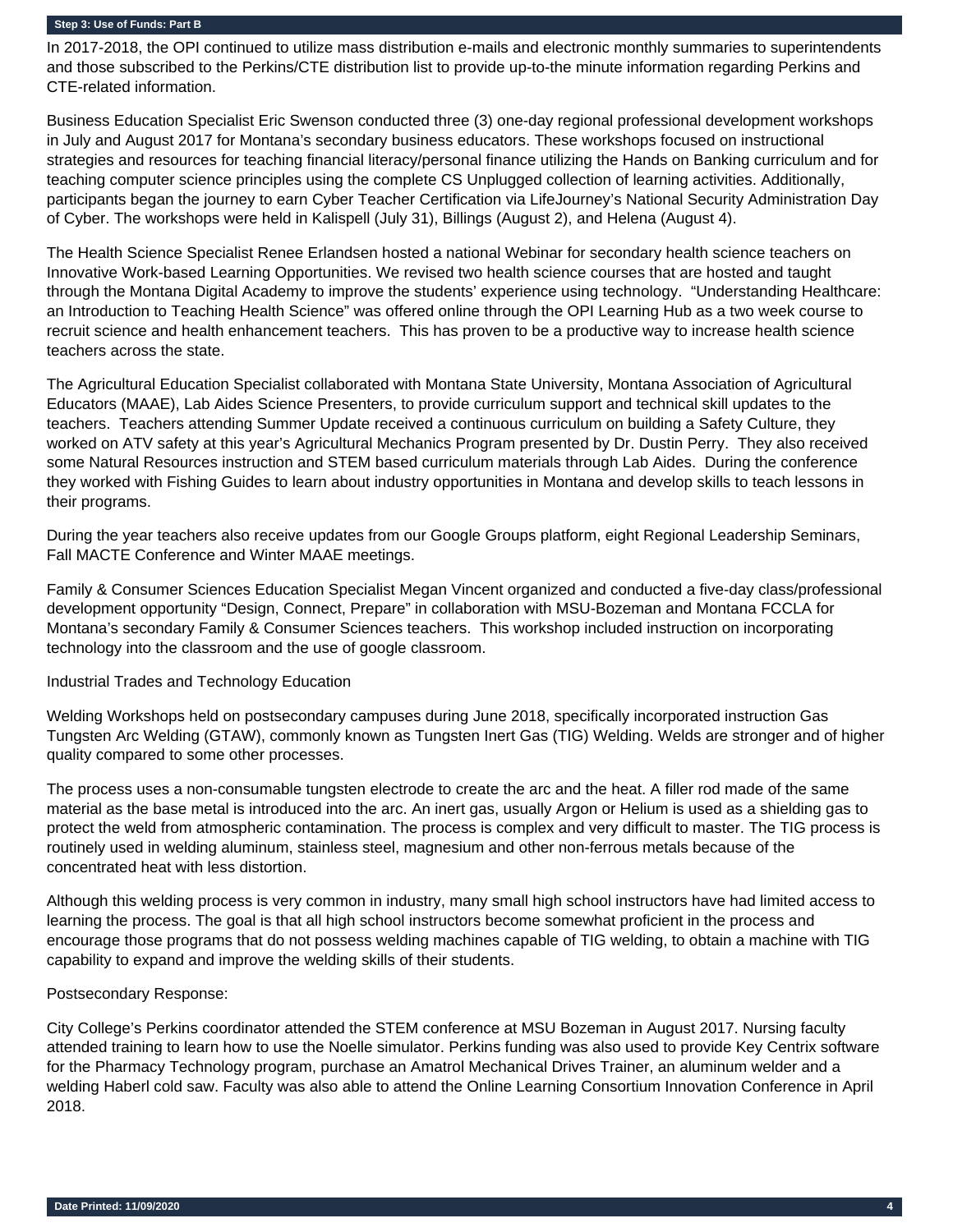Dawson Community College used Perkins funding to send their web development team to the National ACTE conference to learn more about CTE. They also contracted to have chemical dependency classes for licensed addiction counselors developed for online offering.

Flathead Valley Community College purchased two phantom drones for a new course in unmanned aerial systems, tablets for mobile mapping platforms to collect spatial data, a flaw detector that uses ultrasound technology to detect flaws in composite materials or welds, a nuclear magnetic resonance spectrometer for use in the Medical Lab Technology AAS, Criminal Justice AAS, and the Brewing and Brewery Operations AAS programs, a survey-grade drone for use with UAS mapping technology, a hi-fidelity birthing simulator and two bright field microscopes.

Gallatin College purchased laser kits, thermal power/energy laser measurements sensors, and a single high-powered laser for the photonics program.

Great Falls College purchased an Industrial Tech robotics learning system, which allowed the college to offer valuable technical training in robotics. The SIM hospital upgraded its AV system to improve learning in the simulated environment. A fluke tester was purchased for Fundamentals of Voice and Data Cabling course.

Helena College expanded technology by purchasing a new CNC lathe for the machining department. The aviation maintenance program was also able to update their area by purchasing new aircraft scales. The scales that were previously being used were old and out of calibration and were no longer able to be used for instruction. Programs in computer technology purchased new sensor kits and technology was expanded for those students by increasing the programming capability for the Raspberry Pi Computers.

Highlands College re-developed and expanded the use of technology in the Automotive Department for this grant cycle. Perkins funds were specifically used to expand the use of technology in the Metals Fabrication Program by providing software licenses for MasterCam in the classroom. Also, Perkins funds were used to offer the use of the IT Academy to students, staff and faculty. In addition, the IT Academy was also available to area Montana Career Pathway partners such as area high schools, Adult Learning Centers, the Job Service, Montana State Prison and Vocational Rehabilitation.

MSU Northern increased technology in many classrooms and labs, which were all suggested by advisory boards for CTE programs.

SKC is continuing to expand the use of TracDat (now called Improve) to track learning outcomes and program planning for CTE programs. Improve allows CTE programs to complete an annual review of student achievement of learning outcomes and determine methods to improve student learning. SKC purchased new computers for the grants management and administrative assistant programs, allowing students to use current software and earn a certification in Microsoft Suites. The Medical Assisting Program is moving to an online supported learning system that provides tutorials, assessments, and learning support materials in a package used throughout the two years of the program; this technology was reviewed through Perkins funding and will be implemented in 2018-2019.

Montana Western worked on two projects during FY18. The first project focused on expanding CTE programming, especially secondary to postsecondary transition offerings. The second project focused on equipment purchase. While the first project will never truly be complete, the institution made gains in developing new dual credit memoranda of understandings (MOU) with three Montana high schools. The MOUs focused on expanding access to early childhood education certificate coursework via concurrent-credit offerings taught by family and consumer science teachers.

## **3. During the reporting year, what professional development programs did your state offer, including providing comprehensive professional development (including initial teacher preparation) for career and technical education teachers, faculty, administrators, and career guidance and academic counselors at the secondary and postsecondary levels? On what topics?**

## State Response:

A Perkins Coordinator Training was co-held with the Montana Career Pathways Coordinators in Anaconda, MT on October 19-20, 2017. The topics covered were: Major Trends in CTE/Career Readiness, Federal Update and Q&A with Deputy Executive Director of Advance CTE Kate Kreamer, Sector Partnerships and Industry-Drive Approach to Work-Based Learning, Supporting Students with Information and Resources for College, LEAD Presentation, and an overview of the Consolidated Annual Report.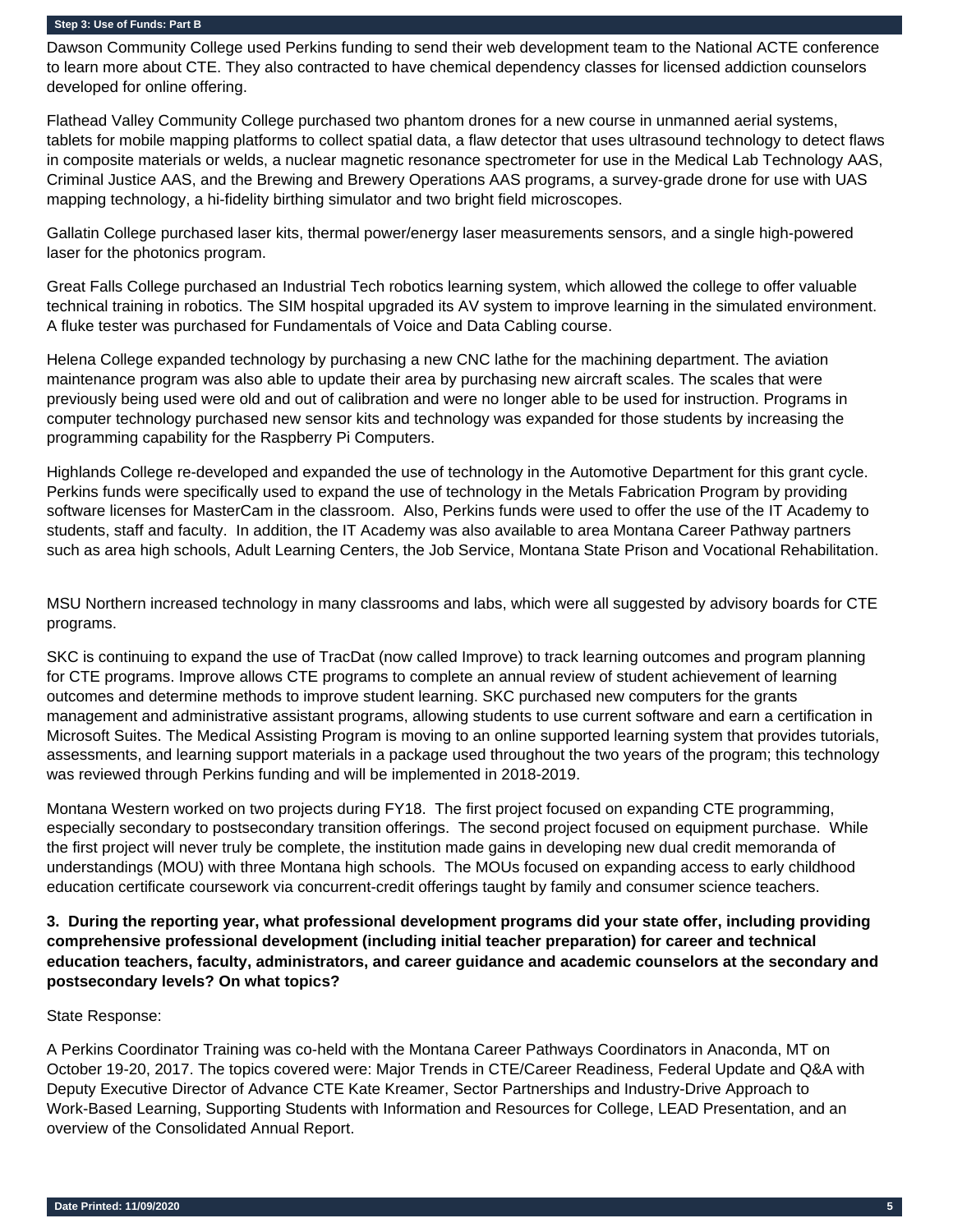An additional Perkins Coordinator Training was held on March 23, 2017 – many coordinators joined via WebEx while others joined in-person in Helena. This spring training served as a Q&A for the 18-19 Perkins Local Application as well as updates/questions to any reporting or end-of-year activities for the 17-18 grant cycle. The group also discussed updates to Dual Enrollment in Montana and bringing professional development opportunities to each campus.

Campuses receiving a Montana Career Pathways grant attend two annual trainings, one in the fall and one in the spring. The fall Montana Career Pathways Coordinators Training was co-held with the Perkins coordinator training at the Montana ACTE Fall conference in Anaconda, MT. The topics covered were: Major Trends in CTE/Career Readiness, Federal Update and Q&A with Deputy Executive Director of Advance CTE Kate Kreamer, Sector Partnerships and Industry-Drive Approach to Work-Based Learning, Supporting Students with Information and Resources for College, LEAD Presentation, and an overview of the Consolidated Annual Report. The spring training was held in Bozeman, Montana March 1-2. Topics covered included Dual Enrolment's Influence on the Socialization of Students, Creating Authenticity in the Classroom, Informing our Practices, OPI's Support of MCP and Dual Enrollment, End of Course Surveys, Industry-Led K12 Partnerships, Dual Enrollment-Embedded Pre-Apprenticeships, Free Concurrent Enrollment Tuition Pilots, Enrolling Underage Students, and Perkins RFP Discussion.

Biweekly technical assistance calls were held for both Montana Career Pathway and Perkins Coordinators.

## Secondary Response:

On October 18, 2017, the 'New CTE Professionals Workshop' was held at Fairmont Hot Springs. This free, one-day, professional development opportunity was designed specifically for CTE teachers in their first, second, or third year of teaching. Topics of training included Perkins funding, State CTE funding, Advisory boards, professional organizations, Montana's Big Sky Pathways Initiative and the development of Programs of Study, CTE and program-area standards and guidelines, and Career and Technical Student Organizations (CTSOs). A total of 31 CTE teachers, seven OPI CTE Staff, and five CTSO State Directors attended.

## Business Education

During summer 2017, three (3) regional professional development workshops were held for Montana' secondary and post-secondary business education professionals. The Montana Business Education Summer Update provided opportunities for Montana business educators to gain hands-on training, instructional resources for the classroom, and to network with colleagues and new business educators from all across the state of Montana. The updates were held at Glacier High School in Kalispell, Skyview High School in Billings, and Capital High School in Helena. Each update focused on instructional materials for teaching financial literacy/personal finance via Hands on Banking®, computer science enrichment and extension programming resources utilizing CS Unplugged, and training on the National Security Administration's NSA Day of Cyber and the Cyber Teacher Certification program. All three sessions were led by Business Education Specialist Eric Swenson. Additionally, all attendees were provided with an update on Montana business education and career & technical education programming, including the transition to statewide career pathways via the Montana Career Pathways, and funding.

During the 2017 Business Professionals of America, Montana Association Fall Leadership Conference (October 8-9, 2017), Business Education Specialist Eric Swenson provided technical assistance and resources for new and veteran local chapter advisors regarding updates and additions to the Framework for Business Education in Montana, the Montana K-12 Course Codes and Descriptions Reference Manual for Business and Marketing Education, and details on the new statewide pathways as part of the transition from Big Sky Pathways to Montana Career Pathways. Details regarding CTE and business education professional development opportunities for the 2017-2018 school year were also provided.

On October 19, 2017, Business Education Specialist Eric Swenson presented a professional development workshop for Montana's business educators in attendance at the Montana Association of Career & Technical Education Fall Institute. The workshop, titled Montana Business Education Update 2017, provided attendees with updates and information for the Montana Business Education Curriculum Resources Binder and information regarding Montana CTE Funding & Career Pathways, Perkins & Advisory Committees, and Professional Development Opportunities.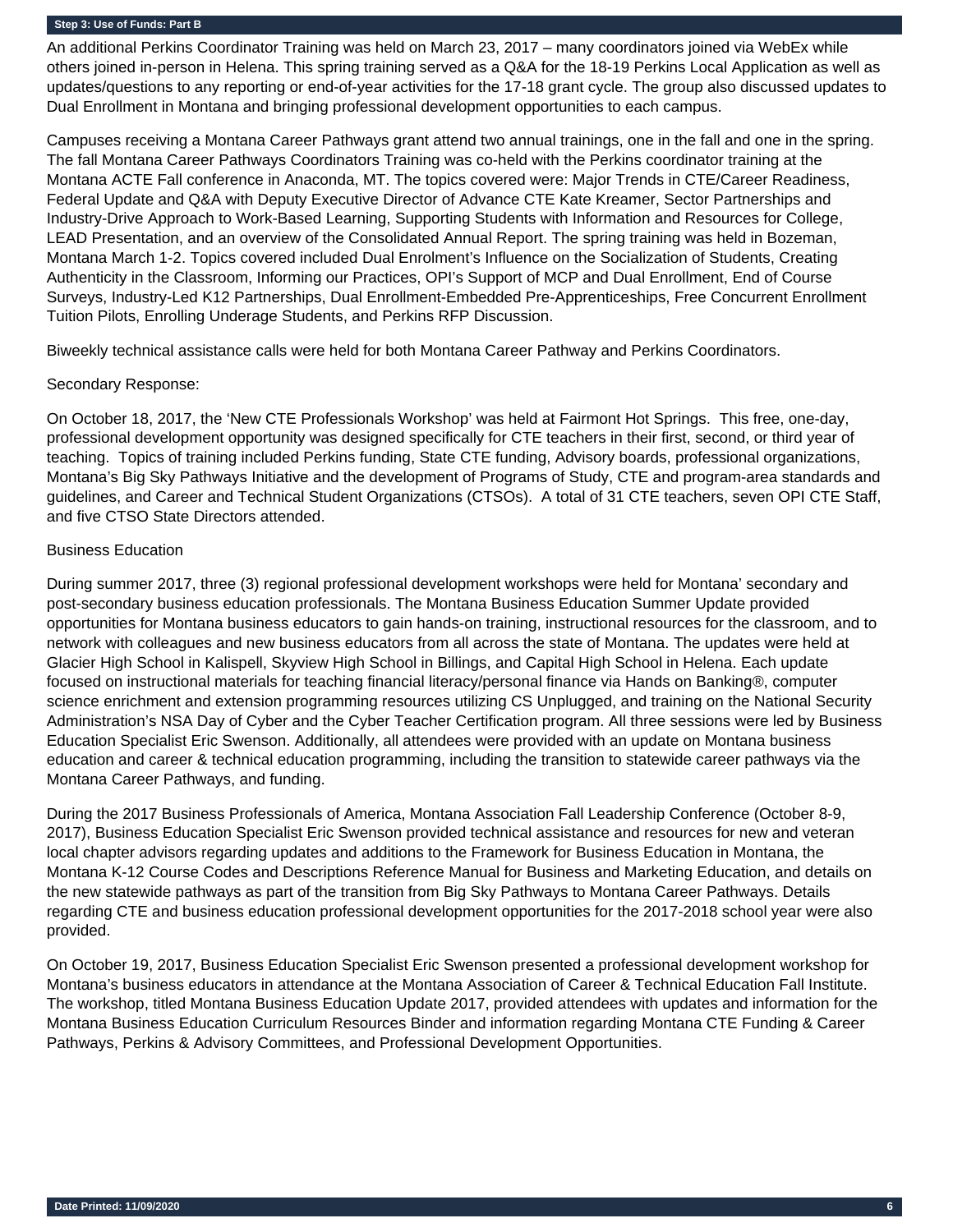During the Fall 2017 semester, Business Education Specialist Eric Swenson provided training and instructional support to the students of the business education teacher preparation program at the University of Montana-Western in Dillon. Some the topics covered included principles and philosophies of career and technical education, business education curriculum development and resources, developing Montana Career Pathways, using the web-based career guidance system Montana Career Information System (MCIS), advising a Business Professionals of America or DECA chapter, and the importance of membership and active participation in professional organizations.

#### Agriculture Education

The Early Career Professionals Workshop was held in August to meet with teachers who were under five years of teaching. This one-day workshop was held in Bozeman at MSU in collaboration with the Agricultural Education Department, National FFA Staff, and the Montana FFA Advisor. During this workshop teachers had a more direct one on one opportunity to ask questions, receive training on deadlines, reporting systems, and curriculum development. Presenters provided many digital and hard copy resources that would be useful for new teachers. They were helped with CTSO management and membership questions.

Our teachers had their own Professional Development track during the Fall Montana Association of Career and Technical Educators(MACTE) Conference. In this track they received direct instruction on the new Montana Career Pathways, how those pathways were developed, and information on how they tied to our post-secondary programs. They also were given information on free online instructional resources provided by the National FFA Organization. Teachers were also able to tour Highlands College in Butte, Montana, this two-year post-secondary program offers many manufacturing and construction pathways.

During the year, the Agricultural Education Specialist, was a guest presenter at Montana State University (MSU) for our pre-service teachers. Speaking in several classes about Montana Career Pathways, SEID course codes, Perkins and State Vo-ed funding, and expectations of teachers and programs. This is an opportunity to help better prepare our future teachers in the requirements that they will have as an CTE teacher.

The Agricultural Education Summer Update is another collaborative effort for professional development between the Office of Public Instruction, Montana State University, and the Montana Association of Agricultural Educators. This four day workshop was held at Sweet Grass High School in Big Timber, MT. There were teacher led workshops in floral design, veterinary science, agricultural business, communication, leadership, and meat science. Teachers toured a forestry and sawmill operation, learning about the timber industry. They had guest speakers on the fishing and fishing guide industry in the Yellowstone area, they also participated in learning how to make flies and practice casting. They had inquiry based lessons on Natural resources on soils and water quality led by a certified Lab Aides instructor. They were given lab kits to take home with curriculum on water and soil quality. More than half of our instructors attended this summer conference.

## Family & Consumer Sciences Education

In August 2017, Family & Consumer Sciences (FCS) Education Specialist Megan Vincent organized and conducted five day-long workshops around the state titled, "What's Great in FCS" in Sidney, Billings, Helena, Bozeman and Missoula. The meet the teachers were they are model works well in our physically large state, and teachers are eager to participate. Topics covered during these updates included Montana FCS & CTE Updates, FCS National Standards 3.0 rollout, FCS Resources, The Science Behind Food & Flavors, and Best Practices.

In October 2017, FCS Education Specialist Megan Vincent presented an OPI update to all FCS teachers in attendance at the Montana Association of Career & Technical Education Fall Institute, which included important deadlines, updates and resources.

In December 2017, Family & Consumer Sciences (FCS) Education Specialist Megan Vincent presented a professional development session for the Family & Consumer Sciences teacher preparation program students at Montana State University. The session included information pertaining to school funding, meeting local, state and national standards, national level FCS work, program promotion, advocacy and ProStart.

In March 2018, Family & Consumer Sciences (FCS) Education Specialist Megan Vincent presented a professional development session for the Family & Consumer Sciences teacher preparation program students at Montana State University. The session included information pertaining to FCCLA, finding jobs, CTE & FCS funding and the Say Yes to FCS initiative.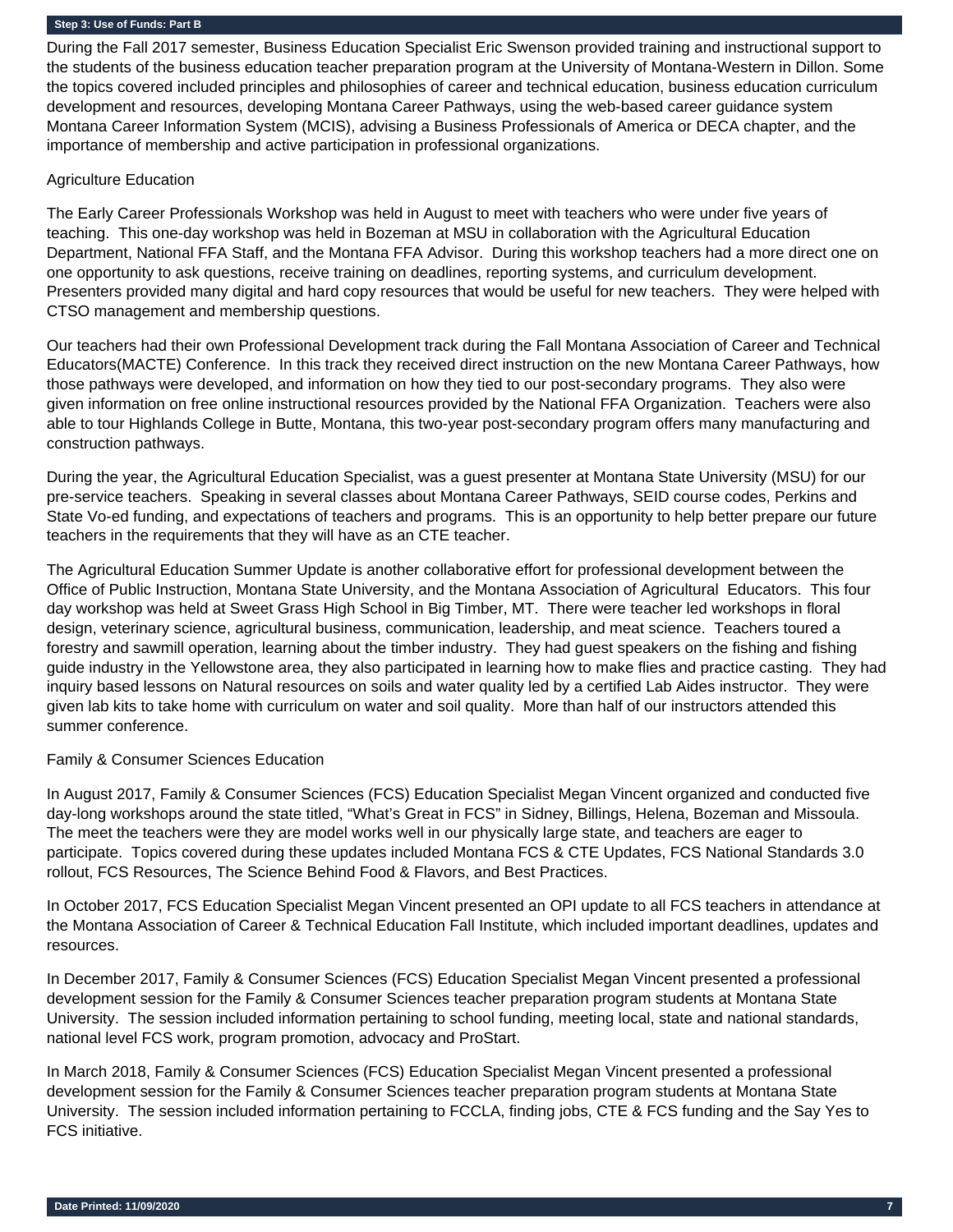In April 2018, the Family & Consumer Sciences Specialist Megan Vincent, a Montana Financial Education Coalition board member, helped plan and facilitate the bi-annual Montana Financial Education Coalition Statewide Financial Education Coalition and Resource Fair in Bozeman along with presenting a workshop on "Financial Fitness" curriculum for use with middle and high school students. Megan Vincent also presented an OPI Update on current OPI/FCS/CTE updates in Montana for FCS professionals at the annual Montana Association of Family & Consumer Sciences conference.

During the month of June 2018, Family & Consumer Sciences Education Specialist Megan Vincent organized and conducted a five-day professional development conference "Design, Prepare, Connect" in collaboration with Montana State University-Bozeman and Montana Family, Career and Community Leaders of America for Montana's secondary Family & Consumer Sciences teachers. This class focused on enhancing professional practice, collaborative work time, and course development within the Human Services pathway focus. Topics covered during the week include Montana Career Pathways, curriculum decisions based on the well-being model, program promotion, relationship education, FCCLA national programs, unpacking national standards, lab management, foods & nutrition courses, clothing & textiles, early childhood safety and well-being, career readiness and exploration, financial well-being, teaching financial education, assessment tools, early childhood literacy and special needs, content literacy, vocabulary activities, content resources, growth mindset, readers workshop, and syllabus training. Speakers included the conference organizers as well as university faculty members, FCS professionals, and business/industry experts.

#### Health Science Education

Initial teacher preparation in health science is offered through a two-week online course and hospital externship.

Professional development for health science teachers was offered in conjunction with our HOSA-Future Health Professionals Fall Conference. Starla Ewan, a national trainer on lesson plans in anatomy and physiology, worked with teachers on creative ways to help students understand and internalize body systems and medical terminology. Teachers were also provided with step by step guidance regarding rigorous MT Career Pathways implementation.

The majority of our health science teachers are also HOSA-Future Health Professionals Advisors and they had the opportunity to participate in a series of educational symposiums held at State Leadership Conference and additional professional development was offered at the HOSA International Leadership Conference.

## Industrial, Trades, and Technology Education

Industrial trades and Technology Education Specialist Don Michalsky, assisted in planning, attended, advertised, supported, and in some cases helped to facilitate Professional Development Activities at the State SkillsUSA Leadership and Skills Conference in April 2018, where proposed updated changes within the conference were introduced, along with possible upcoming Professional Development activities.

Professional Development Workshops were offered for students and teachers at the state conference, and were scheduled at times that would be the most compatible with the conference schedule.

At the National SkillsUSA Leadership and Skills Conference, Louisville, KY, June 2017, numerous Professional Development opportunities were available including over 60 mini-sessions provided by business and industry. These sessions were made available to teachers, parents, chaperones, as well as students. Some of the newest learning and testing simulators were also available to experience on-site.

June 2018, a 16-hour MasterCam professional development workshop for teachers was held in conjunction with Northwest Technical Products. Teachers learned Computer Aided Design (CAD), Computer Aided Manufacturing (CAM), and Computer Numerical Control Machining (CNC) using the latest manufacturing processes while developing a manufacturing unit that could be implemented within their own programs. 2D and 3D machining processes were covered using the CNC mill, with emphasis on creating high speed tool-paths.

A 40-hour Welding Certification Professional Development Workshop was held at Flathead Valley Community College in June 2018. A second 40-hour Welding Fabrication Workshop was also offered at an alternate time.

This Welding Workshop provided high school teachers the opportunity to earn welding certification that would help them prepare their students to earn Dual Credit in certain designated postsecondary coursework. All high school teachers who participated had the opportunity to earn at least one American Welding Society (AWS) certification, which is achieved using strict parameters and passing a destructive test performed by an AWS certified inspector.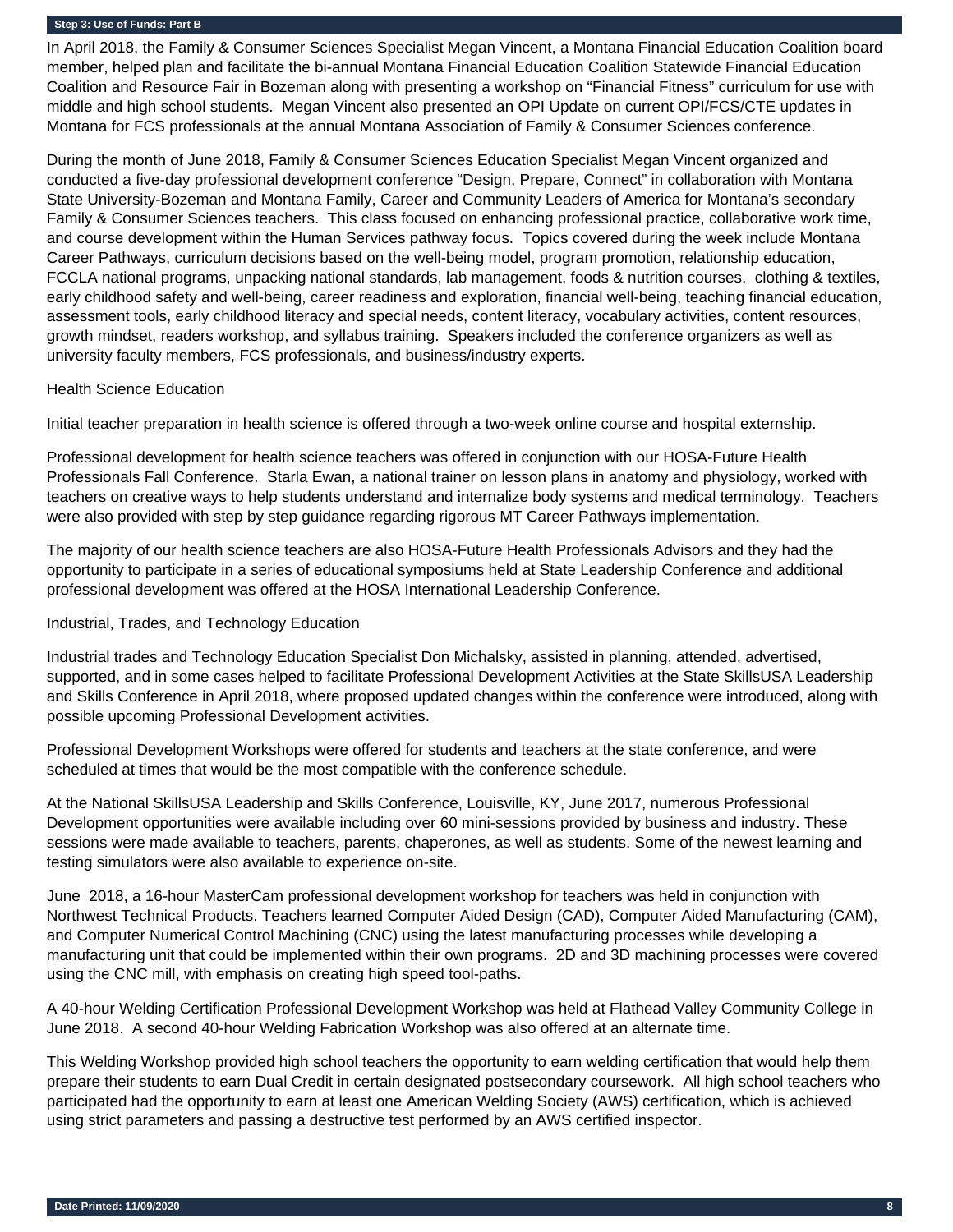Teachers who earned an AWS certification, are qualified to prepare their own students to earn a certification. Arrangements must be made for an AWS certified inspector to be available for students to participate in the testing activity at a time when they are confident in a specific welding process.

Great Falls College offered a 30-hour Welding Workshop for teachers. Attendees were able to chose basic to advanced tasks involving certain welding processes and positions on which they felt the need to improve their skills. Class size was limited to 20 participants in order to provide time for one-on-one instruction.

A Hybrid Automotive Training Workshops was offered at the Helena College Airport Campus in June 2017. This opportunity was open to secondary and postsecondary instructors, as well as administration personnel who wanted to learn about Hybrid concepts.

This training could also be considered as expanding CTE technology, as coursework involved new and emerging technology in areas such as practices and procedures involving Hybrid HV Technology.

 A three-day Precision Measurement training was again offered and open to teachers and students in the spring of 2018. Industry Certificates were issued to those attendees achieving a minimum score of 90% in each of the five modules.

Various Automotive Training Sessions were also advertised for Montana secondary and postsecondary instructors, sponsored by Portland Community College, Portland, Oregon. The training offered covered both Automotive, Hybrid, and Diesel Technology. These training workshops were offered in May and June of 2018, giving instructors an attendance window that is workable.

The Montana Association for Career and Technical Education (Montana ACTE) held an institute in October of 2018 in Billings. The institute, entitled "Say YES to CTE: Educating the Next Generations" focused on education Generation Z. Keynotes and primary sessions focused on the Generation Z and Youth Entrepreneurship. Approximately 172 career and technical educators were served representing FCS, industrial technology, business and marketing, agriculture, career counselors, health sciences and administration.

## Postsecondary Response:

City College faculty and staff attended NCLA, NACTEI, Cardiovascular Training for Radiologic Technology, Online Learning Consortium Innovation Conference, Fire Science Training, MT ACTE, and Nursing Webinars.

Flathead Valley Community College supported faculty/staff to attend the Cooperative Education and Internship Association Conference, the National League of Nursing Conference, and the Commission on Adult Basic Education Conference.

Gallatin College offered a Solidworks training for four high school instructors, who participated in a week-long class with Gallatin College faculty and an industry partner. Additionally, Gallatin College provided professional development with Family, Consumer Science instructors on the Gallatin College campus with Culinary Arts faculty. The Interior Design program worked with Great Falls, Billings and Bozeman instructors on their dual enrollment courses specifically, and those instructors brought their students onto Gallatin College campus for a visit.

Great Falls College offered the following professional development to their faculty and staff: Technical Writing for English faculty teaching writing in the trades courses; CIT program director attended Instructional Technology Council Conference; dental faculty attended Dental Hygiene Boot Camp; Pathways coordinator attended National Career Pathways Network conference; Respiratory faculty attended American Association of Respiratory Professionals conference; Medical Assistant program director attended American Association of Medical Assistance conference; Physical Therapy program director attended Physical Therapy Association Combined Sessions Meeting; Perkins and Pathways coordinators attended national Association for Career and Technical Education conference; Physical Therapy faculty attended Rock Tape course; nutrition faculty attended Nutrition and Health Conference; CIT faculty attended robotics equipment training; Perkins coordinator attended National Association for Career and Technical Education Information conference; Dental Hygiene faculty attended American Dental Hygienist Association conference.

Helena College was able to provide professional development for two CTE teachers in diesel technology. Rick Purcell attended NC3 training which enables diesel students to obtain more industry recognized credentials in diesel technology. Derrick Hauer attended a Fluid Power training that enabled him to enhance his Hydraulics curriculum to include updated material for the new hydraulic systems on diesel trucks. In cooperation with Montana Career Pathways, Helena College also provided professional development for high school instructors in the spring of 2018 in the area hybrid technology.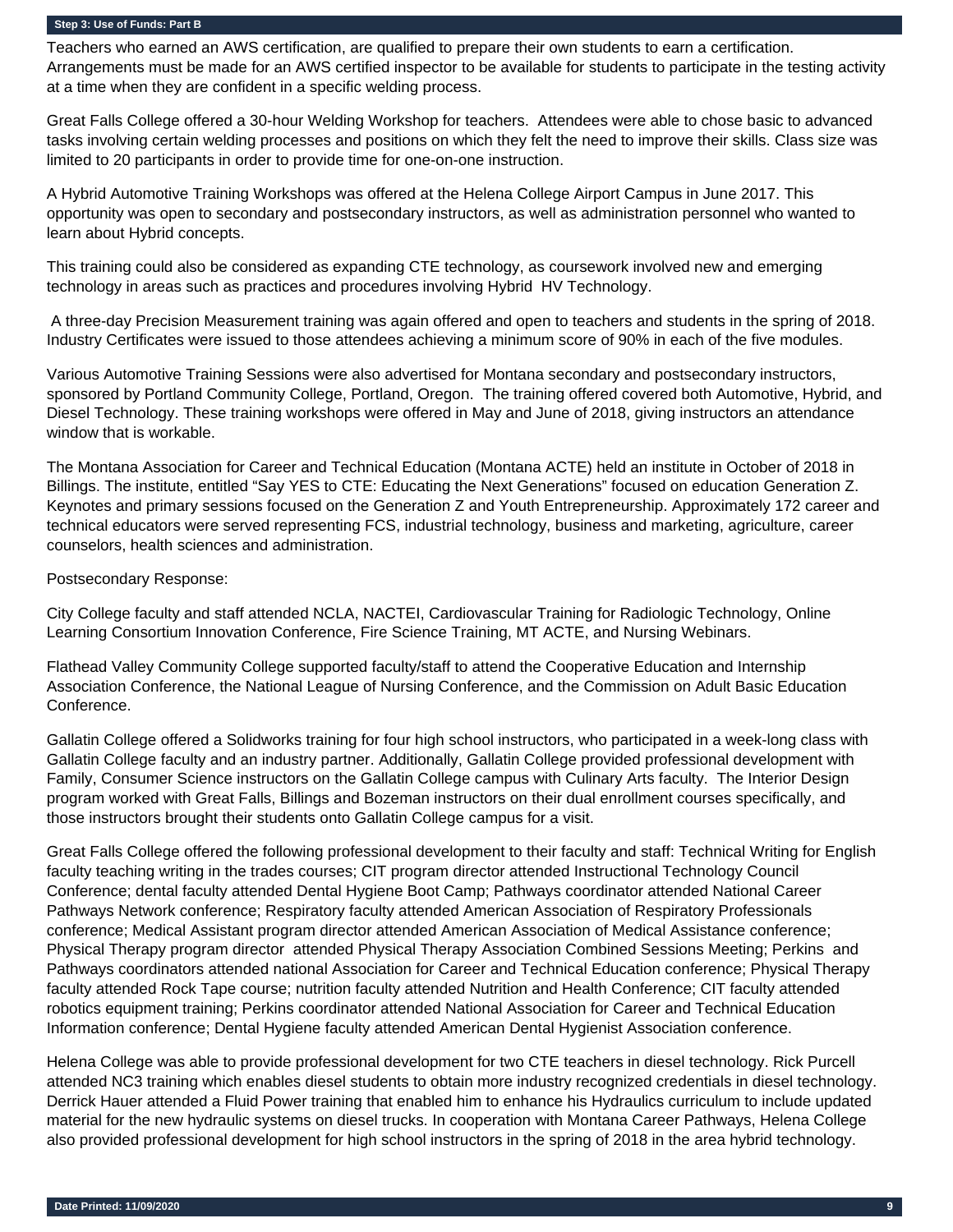Two faculty members from Highlands college attended national conferences for training to learn about best practices used for improving success of CTE students enrolled in two-year higher education. In addition, one faculty member used 40% Perkins Funds and 60% Testing Fee funds to attend a training conference on how to design and implement the new Accuplacer test for the upcoming year.

In June 2018, Missoula College offered a Welding Tips for Teachers for secondary industrial and agricultural instructors to expand their welding knowledge with the possibility of offering dual credit at their respective high schools. This was a two-day course on GMAW skills and another two-day course on GTAW. There were three participants, two who took both courses and one who only took GTAW. A welding instructor from Darby was one of the participants and the MC SMCP's Director was able to discuss dual credit with him with the outcome that a Welding Dual Enrollment course is planned at Darby High School for the 18-19 Academic Year.

Northwestern Evaluation Association came to the MSU Northern campus before school started to do a full day training on formative assessment. We had 36 faculty members who attended in the morning and 32 who returned after lunch. This event was highly successful and our new instructors in diesel, welding and drafting were very impressed with this training and are asking for more.

Montana Western offers many professional development programs for CTE teachers, faculty, administrators and counselors. Some of the professional development programs are designed and delivered by the campus. Other professional development programs are designed by partners who desire to academic credit.

## **4. During the reporting year, how did your state provide preparation for non-traditional fields in current and emerging professions, and other activities that expose students, including special populations, to high skill, high wage occupations?**

## Secondary Response:

Non-traditional funds were used to support the salaries of the Educational Specialists in the career fields of Family and Consumer Sciences, Health Science, and Industrial, Trades, and Technology Education. In addition, funds were utilized to support the travel expenses related to leadership conferences, regional teacher trainings, as well as materials created and purchased to support the work done to attract and retain non-traditional students into non-traditional career areas.

Family & Consumer Sciences - non-traditional monies were used to support the Montana FCCLA State Leadership Conference to encourage participation of males in the Family & Consumer Sciences field. Hour- long educational workshops were offered including topics such as FCCLA Joins the Workforce, Design Your World, Lead from Behind, Montana Farm to School, Taking Down Tobacco, Just Drive, Community College vs University – the Difference, Talking Trash Food Rescue, FCCLA Recruitment and Promotion, Scholarships, Dance Movement, Engineering Your Story, and Public Speaking. For the third year, we hosted the College & Career Readiness Fair which highlighted the non-traditional fields in FCS and other CTE areas to all attendees. The FCS Education Program Specialist, Megan Vincent, weaves throughout all professional development options conversation and awareness of gender neutral programs/classrooms and ways to market the FCS curriculum to both genders to work on increasing male enrollment in the FCS classrooms. Technical assistance was provided to the Montana ProStart Director; this program has a high level of male participation from the FCS classrooms.

Health Science Education - All health science teachers are providing career information by introducing non-traditional role models such as male nurses, male-female Life-Flight teams, and male radiologic technicians. This was done by collaborating with hospitals for job shadowing and through specific recruitment of HOSA judges for the State Leadership Conference that were representative of non-traditional areas.

 Industrial, Trades, and Technology Education - The annual SkillsUSA State Leadership and Skills Conference was attended by about 39% female students, who competed in not only Leadership Contests, but in Automotive Technology, Carpentry, Welding Technology, and Power Equipment Technology Contests.

In addition, female judges and assistants are utilized whenever possible during contest facilitation during the SkillsUSA State Leadership and Skills Conference. The secondary Welding contest chairperson, a female, is also the Welding instructor and department head at MSU-Northern. She makes a special effort to present insight to both male and female students on how to successfully pursue a career in fabrication, welding, and metallurgy.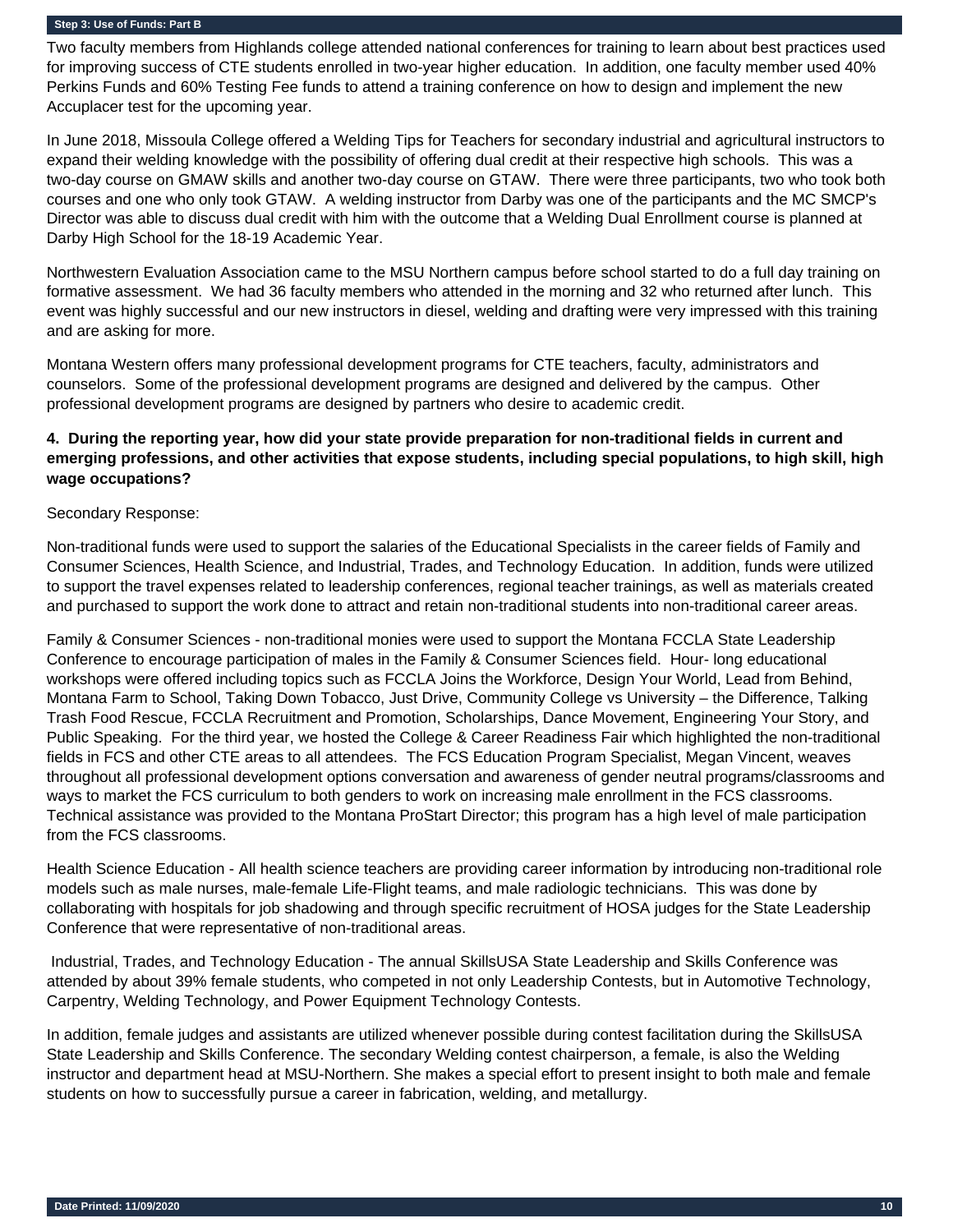SkillsUSA leaders and chapter advisors use video segments from the State Leadership and Skills Conference to highlight skills being tested at the conference. These video clips are featured on the state's SkillsUSA website to illustrate female students competing in stereotypical male careers, such as Automotive Technology, Carpentry, Welding, and Power Equipment. Posters were used to raise awareness of non-traditional careers in Industrial, Trades, and Technology Education; and advisors displayed similar posters in their classrooms to encourage non-traditional participation. Many of the State Conference contestants were female competing in non-traditional events, of which numerous females were ranked in the top three contest positions.

The annual TEKNOXPO (techno-expo) conference was held in Havre, April, 2018, for secondary teachers and students. This hands-on learning environment gave attendees the opportunity to experience state-of-the art technologies associated with programs available at MSU-Northern-College of Technical Sciences. Activities focused on Agriculture, Automotive, Construction and Diesel Technology careers. Teachers had the opportunity to interact and attend presentations offered by several major companies representing a variety of career areas. Many of the subjects addressed by industry were directly related to student preparation for entry-level employment within the correlated industry. Participating companies supplied virtual and physical equipment for teachers and students to explore a hands-on experience, including actual heavy equipment operation. The companies also offered tailored sessions for those students seeking additional career information. Basic entry-level skills were a recurring theme as well as emphasis on non-traditional employment opportunities. Over one-third of the participating students were female.

The activity featured several former MSU-Northern female program graduates, who are currently employed in non-traditional fields. They presented occupational information at this event related to their career field. These female presenters provided facts about employment opportunities for females in the Industrial Trades and Technology Education Pathways—specifically in Automotive, Diesel, and Welding careers. This strategic plan was put in place to help encourage females to explore more non-traditional coursework during their high school studies.

#### WOMEN IN GEAR

In April 2018, Helena College offered the" WOMEN IN GEAR PROGRAM" at the Airport Campus. Young women in grades 8 to adult were able to engage in activities involving Automotive Technology, Aviation Maintenance, Computer-Aided Manufacturing, Construction, Diesel Technology Fire & Rescue, Industrial Welding and Fabrication.

In addition, program speakers are selected from successful women who are employed in careers considered to be non-traditional occupations.

Main sponsors are The Boing Company, The Montana Contractors Association, the Career Training Institute, and Montana Career Pathways.

## Postsecondary Response:

Dawson Community College held a welding competition on their campus for high school students in the state. Both male and female students participated in this event, as well as in an event for agriculture students to learn about technology in the field.

Gallatin College hosted an event called "Manufacturing Day" that focused on Photonics, Welding, Design Drafting and CNC Machining. At least 10% of the students that attended were female students. Currently, one out of nine students (11%) enrolled in the Photonics program at Gallatin College are female. This event was held April 11, 2017 with 55 students, high school officials and industry members in attendance.

Great Falls College conducted a Start Smart workshop to provide students with salary negotiating skills, as well as hosted the CodeGirls Montana club to expose girls to computer programming.

Helena College in collaboration with Boeing Helena held the annual Women in Gear symposium for females interested in the Trades. Helena College also had several collaborative efforts with K-12 partnerships this year that exposed junior high students (both male and female) to the various trade professions including Automotive, Welding, Diesel, Aviation Maintenance, and Computer Aided Manufacturing.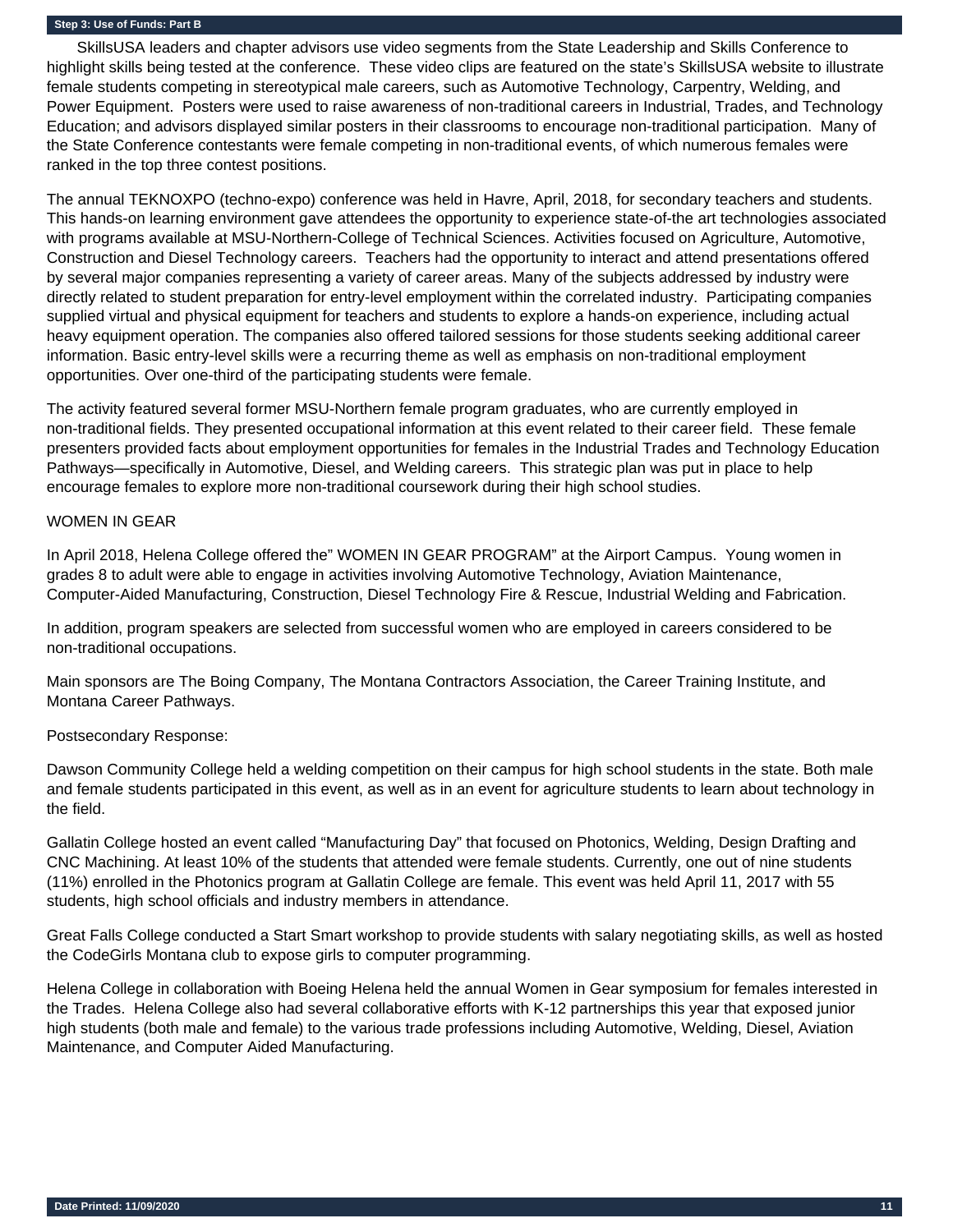The Highlands College recruiter along with the Montana Career Pathways Director visited area high schools and provided students, teachers and counselors with information about the non-traditional career options available at Highlands College. In addition, area high schools visited Highlands Campus and students were given the opportunity to participate in activities provided by various departments. A new addition to the recruitment efforts that started during the spring semester was automotive faculty began to visit area high schools (teachers, students and guidance counselors) in the effort to explain the new changes in the field of Automotive Technology.

An Industrial Expo was held in April at the Missoula College West Campus for the third year in a row. Approximately 126 juniors and seniors, which included both male and females from 9 different high schools attended and were accompanied by one to two counselors and/or industrial tech instructors from each school. Current students, faculty, and volunteers informed students about the Missoula College Industrial Degree options in Welding Technology, Heavy Equipment Operation, Sustainable Construction, Facility Management Engineer, Diesel Technology, and Precision Machining Technology. The Program Director put together brochures that included all of our industrial degree options as well as relevant workforce information, such as average beginning and median wage in Northwest Montana and what skills students gain in the program, to give to each student. Tours were given of the Missoula College Industrial campus by volunteers and current Industrial students. Students spent 15 minutes with each of our programs faculty and participated in program related hands on activities such as practicing welding in the welding area and hammering nails in the house our Construction students had been working on. Thanks to Reach Higher Montana students were able to offer lunch to the students and the students were able to participate in setting up and learning about scholarship portals. We had representatives from Career Services and Admissions on hand to answer any questions the students had about careers in the fields we offer or about applying to the Missoula College.

MSU-Northern hosted its 10th annual TekNoXpo. This event brings high schooler students from across the state to campus for a one-day hands on event in our technical programs. Females were encouraged to explored welding, automotive, diesel, plumbing, electrical, agriculture mechanics and agriculture technology. Males were encouraged to participate in the nursing section.

SKC's Career Exploration day, supported in part by the MCP grant, exposed both males and females in three CTE areas: Allied Health (Dental Assisting, Nursing, Medical Assisting), Natural Resources (Hydrology, Forestry, Wildlife and Fisheries), and Computer Sciences (Digital Design Technology and Information Technology); males and females were included in all three tracks. Additionally, the Highway Construction Training Program continues to have a specific outreach to females, including an afternoon in which females are encouraged to come to the department, use the training simulators, and speak with program staff.

## **5. During the reporting year, how did your state provide support for programs for special populations that lead to high skill, high wage and high demand occupations?**

## Secondary Response:

The OPI's CTE division continues to collaborate with the Special Education division through the State Improvement Grant (SIG) to recruit and/or facilitate the entrance and retention of special populations and disadvantaged persons into existing career and technical education programs or other education and training; and provide the targeted populations with an access point into a seamless, linked system that promotes their successful attainment of educational and career goals.

## Industrial Trades and Technology Education

The Industrial Trades and Technology Education Specialist has met with Mr. Spika, and discussed several issues facing employers seeking entry level employees. Some applicants being high school graduates and some who have graduated from a secondary program.

OPI has supported the CTE program and SkillsUSA Chapter at Lewistown High School, the combination of which have contributed to entry level applicants at Spika Design and Manufacturing.

Each September, Spika Design & Manufacturing in Lewistown, MT hosts over 500 students for an in-house, demonstration on manufacturing processes. Many of the undertakings were designed to be hands-on activities based on the grade level and allowing for Special Needs of the students.

Spika Design & Manufacturing is a World-Class manufacturing company that specializes in the engineering and manufacture of structural aluminum products for such consumers as all branches of the military, aerospace, and manufacturing industries. All products and manufacturing processes meet ANSI and OSHA standards.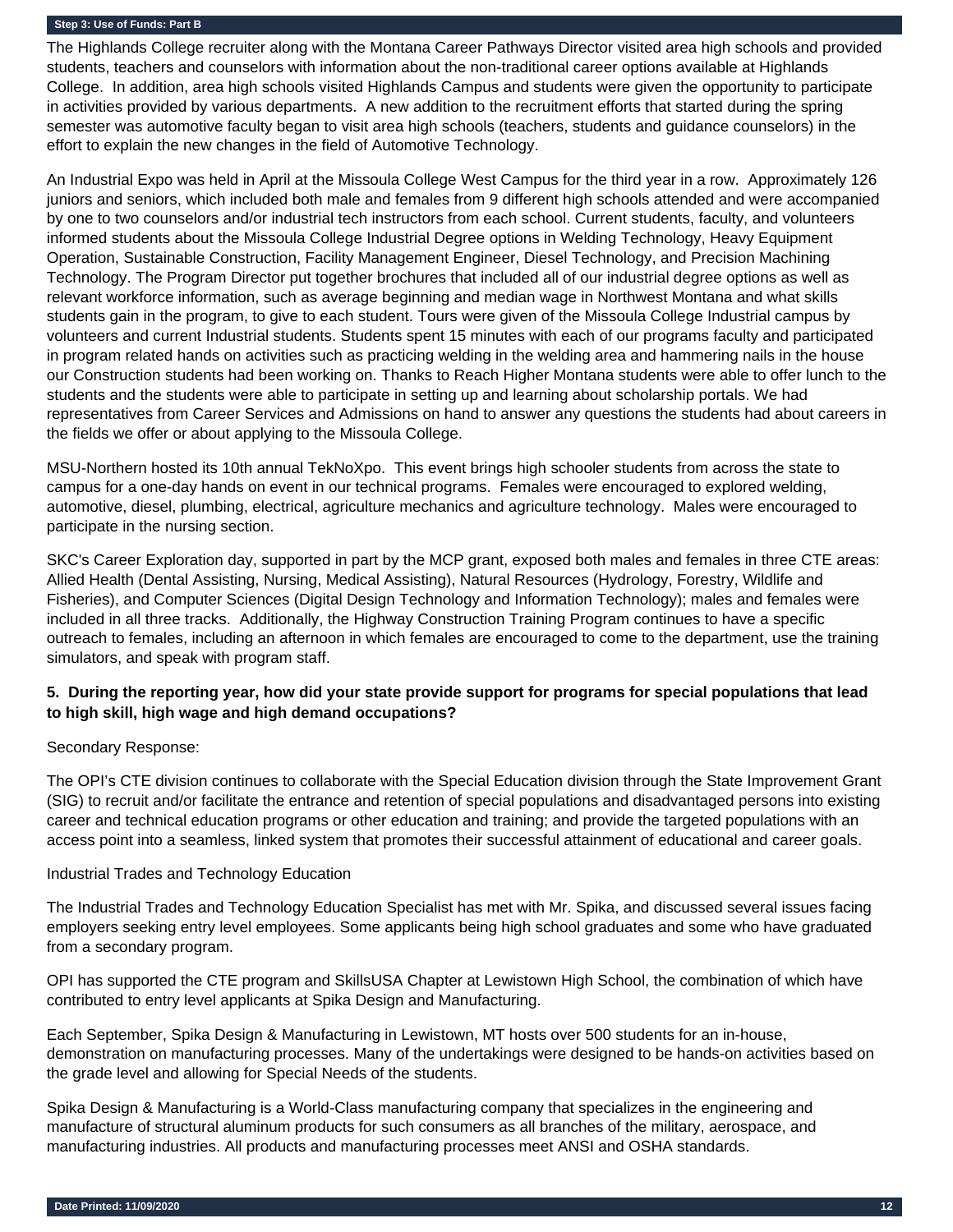Both male and female students were introduced to and experienced: Plasma Cutting, CNC Machining, Blueprint Reading, calculating and constructing devices requiring selection of gears (after watching the gears being made) to achieve a certain gear ratio, along with activities that included Electrical simulations.

In addition, during the preceding evening, parents and instructors were offered a plant tour and given the chance to experience first-hand, the various stations that were set-up for students. Part of the agenda included a discussion which addressed employment opportunities for Special Population Students in manufacturing.

Spika Design and Manufacturing is truly a visionary company who wants to educate students, instructors, parents, and councilors and to dispel the stereotype of past manufacturing practices, and how it has evolved into a high technology industry. Several of the current employees were introduced to Spika Design and Manufacturing through this activity.

The Health Care Industry has one of the highest job openings in high skill and high wage occupations in MT. Many of these unfilled job openings are in rural communities. By collaborating with rural Critical Access Hospitals and colleges, the health science education specialist designed year-long internship programs for high school juniors and seniors. In addition to the internship, dual credit coursework is available that will fulfill pre-requisite requirements for students entering health professions programs of study at the post-secondary level. Some locations also offer industry-recognized certifications in Nursing Assisting, Pharmacy Tech, and Emergency Medical Technician.

Postsecondary Response:

City College provided students with information on the Horatio Alger Scholarship, which targets special populations. It also provided support to the online practical nursing program to assist single parents, displaced homemakers and individuals from economically disadvantaged families.

Flathead Valley Community College sent their Adult Education Director to a conference focused on supporting students with learning challenges who are transitioning into postsecondary education.

GFC MSU used Perkins funds for a half-time assistive technology assistant position. This individual assists students with disabilities in using technology to help them with learning, studying, reading, testing, etc. GFC MSU also conducted a Start Smart workshop to provide students with salary negotiating skills.

Many of Helena College's students are economically disadvantaged. The campus also has multiple females in trades program areas, primarily in aviation, computer aided manufacturing, and welding. The Perkins Grant funding was used to support the programs and all of the CTE students in those programs. The addition of the night welding section allowed for high school students to attend at a reduced cost as dual credit is only half tuition for those students. Many of these students are economically disadvantaged and may not think college is an option.

Highlands College provided academic support by offering tutoring to CTE students in degree specific courses for all students enrolled at the college. Also, Highlands College, in collaboration with faculty advisors, provided peer mentoring for students with an emphasis on Perkins special population students. In addition, a student-parent program was developed and implemented to assist single parents with academic support that allowed students to bring their children to campus while they participated in tutoring services on campus.

SKC continues to provide support for individuals with disabilities through a Disabilities Coordinator who provides counseling, works with faculty on recommendations for assistive devices, and monitors retention rates for these students. Since approximately 80% of SKC students are economically disadvantaged, multiple campus services are oriented toward providing services that support students including comprehensive financial literacy programming, loan counseling, emergency loans, assistance with transportation, book loans, and other services.

MSU Northern has Student Support Services (SSS) that provides counseling, tutoring and a lounge for special populations. The tutoring center also provides free tutoring to all students.

Montana Western offers support for all students via its Disability Services Office, Student Support Services Program, Financial Aid Office and Student Learning Center.

## **6. During the reporting year, how did your state offer technical assistance for eligible recipients?**

Secondary Response: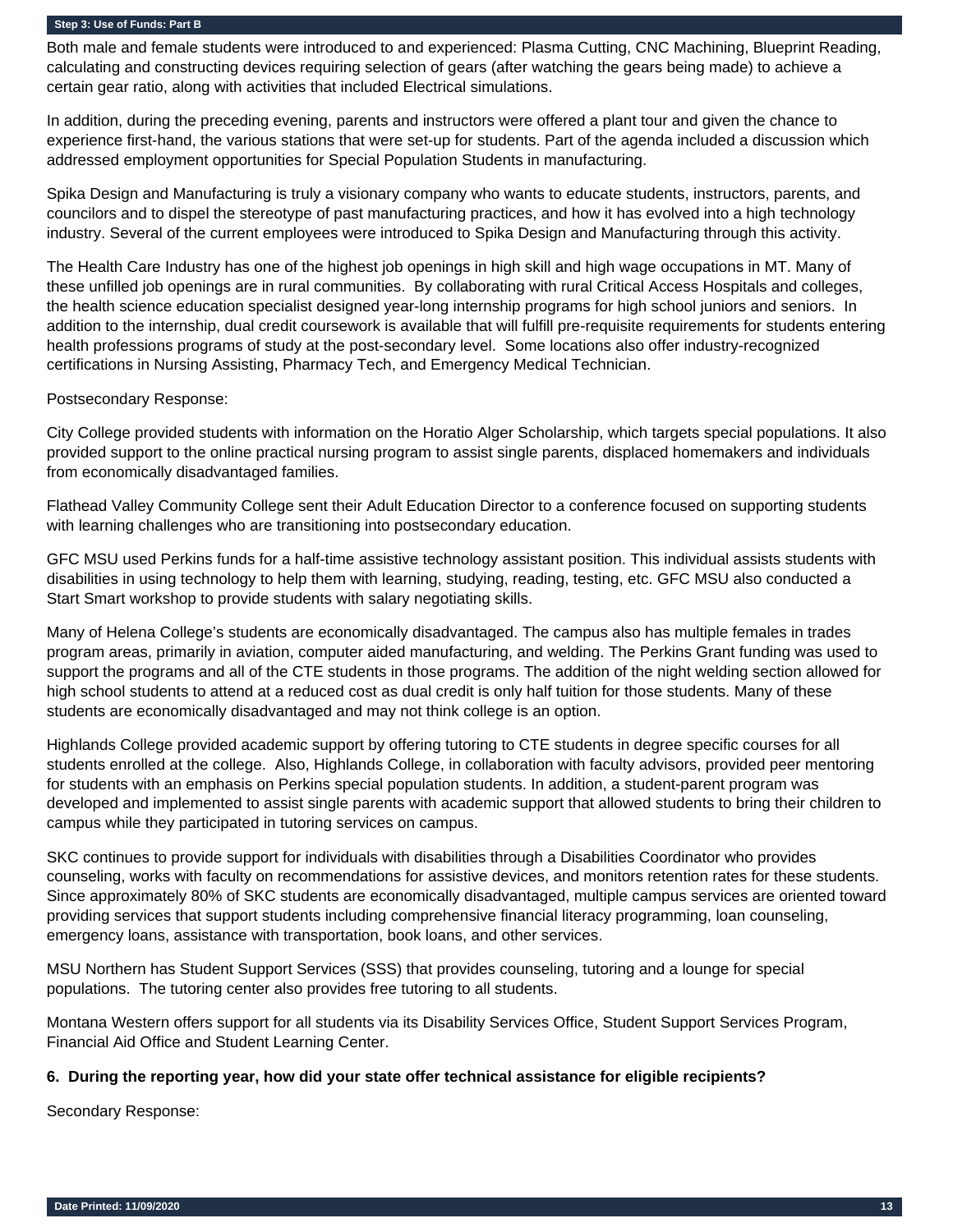CTE State Program Specialists continue to provide ongoing and consistent technical assistance to Montana stakeholders, including local high school teachers, counselors, administration, Perkins grant managers, and other personnel associated with all aspects of CTE. Onsite technical assistance is provided upon request at Perkins-eligible schools. Technical assistance is also offered via e-mail, webinars, conference calls, and Adobe Connect communications due to Montana's vast geographical distances.

CTAE Division Administrator, TJ Eyer, and Health Science Education Specialist, Renee Erlandsen, were leaders in the Billings School District CTE Review that was requested by the Superintendent of the Billings School District.

The review focused on several CTE areas including leadership, program development that aligned with regional workforce needs, access and equity of CTE programs, curriculum and instruction, professional development, scheduling, advisement, dual-credit and work-based learning.

During the year Agricultural Specialist is available to program teachers through a variety of ways, one is a Google group, where teachers can pose curriculum and program questions. This is open to all teachers for response, but it also allows the specialist to monitor and assist in programs and areas as teachers need. There are also a series of meetings during the year; eight regional trainings where they can ask direct questions and updates are provided, there is a state-wide winter and spring meetings where the specialist can discuss reminders and upcoming dates and deadlines.

During the year, the Billings Career Center was targeted as a program that needed guidance. After the initial meeting, a plan to change curriculum was put into place. The Curriculum for Agricultural Science Education (CASE) was selected and a three-year implementation plan was put into place. Part of the plan was allowing ninth and tenth grades students into the program. This has led to other programs around the state to look at the CASE curriculum.

The Health Science Education Specialist continued to work with Missoula School district's CTE Taskforce for the school year to re-evaluate high school-workforce collaboration, course offerings, advisory committees, and funding streams for CTE.

CTE State Health Science Education Specialist, Renee Erlandsen, participated in the E-Grants Management System team and provided free regional technical assistance during work sessions on the Perkins grant application.

The Health Science specialist also piloted a hospital-based internship for a rural school that did not have a health science program in the school. Technical assistance extended to the hospital personnel as well as the school staff to fully integrate the learning experience between systems.

Family & Consumer Sciences Education Internship with MSU and OPI—Montana State University and the Office of Public Instruction offered a Family & Consumer Sciences Internship as an alternate route to receive a FCS teaching license. This internship is designed to give current classroom teachers licensed in another subject area up to three years to work on their FCS endorsement while teaching FCS in a secondary school through Montana State University, the only post-secondary institution in Montana offering a FCS license program. Since Internship students are teaching and studying simultaneously, they require additional technical assistance from the FCS Education Specialist in terms of curriculum assistance/planning, finding classroom resources, searching for acceptable college courses approvable by MSU, informal mentoring and general help to help them finish successfully on time. In 2017-2018, about ten teachers were enrolled the program. FCS Education Specialist also sends out email newsletter updates at least twice a month to all FCS teachers that includes information on a variety of topics.

Business Education Specialist Eric Swenson produces a weekly e-newsletter which is sent out to all secondary business educators and a number of school administrators and secondary counselors. Within the e-newsletter is information regarding Perkins-related information and resources including data collections, funding requirements, Montana Career Pathways, business education and career and technical education curriculum resources, and professional development information and resources.

## Industrial Trades and Technology Education

During the reporting time frame, the Industrial Trades and Technology Specialist provides continuous Technical Assistance to individuals and school districts. The demand for Technical Assistance usually increases in the fall due to the increase in Montana Class 4 Career and Technical Educator License applications, and for those people who possess that license, and need to meet criteria to renew their teaching license.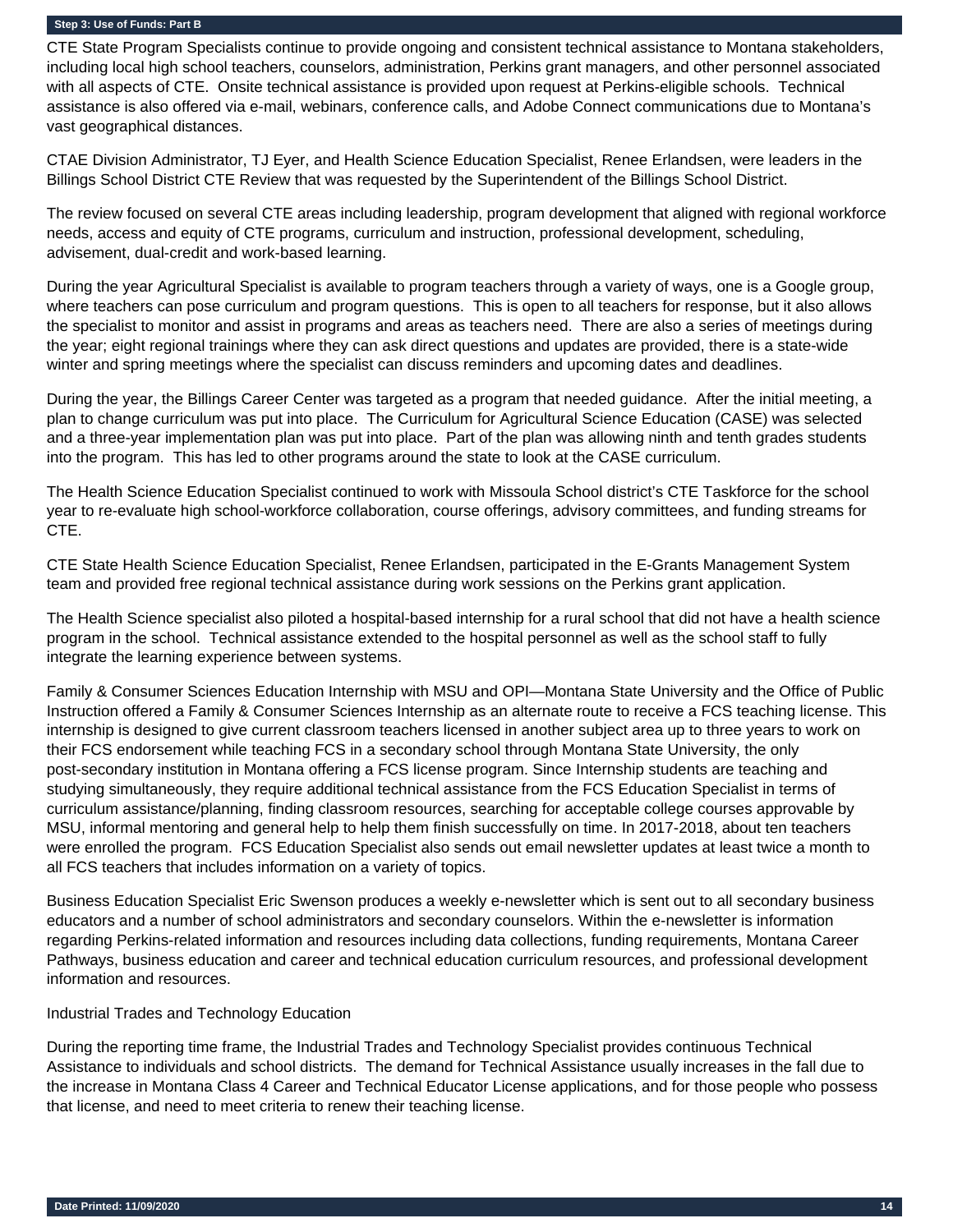Technical Assistance also intensifies during the period when schools are submitting their Carl Perkins applications. Most questions involve the Budget Pages and allowable purchases using Perkins funds.

Technical Assistance is always part of the format offered during the New CTE Professionals Workshop, which is held each October at rotating locations, and occurs a day prior to the Montana ACTE Institute. Technical Assistance continues during the following days during the Montana ACTE Institute.

School districts were divided among each of the OPI CTE Specialists, with each Specialist providing continuing Technical Assistance to each assigned school district, but also in establishing consultation and collaboration between the specialists concerning specific questions that differ between CTE program areas.

Perkins Accountability Specialist, Christy Hendricks, provided clear and ongoing technical assistance throughout the year regarding general Perkins questions, Perkins grant application questions, as well as technical assistance for both the fall and spring CTE accountability data collections. Various electronic sources were used to provide this technical assistance such as: e-mail communication using the OPI Communication Server; FAQ's and written guides for data collection posted to the OPI website, phone calls and conference calls to individual school district personnel with questions about accountability data and Perkins requirements.

Postsecondary Response:

Biweekly technical assistance calls were held for both the Perkins and BSP Coordinators.

OCHE hosted two, two-day technical trainings for the BSP Coordinators during the last academic year.

OCHE hosted a two-day technical training for the Perkins Coordinators during the last academic year, as well as a half-day in-person and WebEx training.

## **7. Serving individuals in state institutions**

**Part I: State Correctional Institutions**

#### **Amount of Perkins funds used for CTE programs in state correctional institutions:**

4900

## **Number of students participating in Perkins CTE programs in state correctional institutions:**

#### 79

#### **Describe the CTE services and activities carried out in state correctional institutions.**

Pine Hills Correctional Institution was able to add several curriculum options that are available online, as well as a number of certification programs. CTE instructors were sent to subject-specific trainings in order to keep curriculum up-to-date and challenging to students. Pine Hills School continues to strive to offer a variety of CTE courses that enhance student's educational opportunities. Dual credit is now being offered through the local community college in welding. Tools were purchased to help the Automotive Mechanics program transition into being an ASE certified program.

## **Part II: State Institutions Serving Individuals with Disabilities**

#### **Amount of Perkins funds used for CTE programs in state institutions serving individuals with disabilities:**

0

## **Number of students participating of Perkins CTE programs in institutions serving individuals with disabilities:**

0

## **Describe the CTE services and activities carried out in institutions serving individuals with disabilities.**

An RFP was issued for grants used to serve individuals with disabilities in state institutions offering CTE programs. No grant proposals were submitted from institutions serving individuals with disabilities.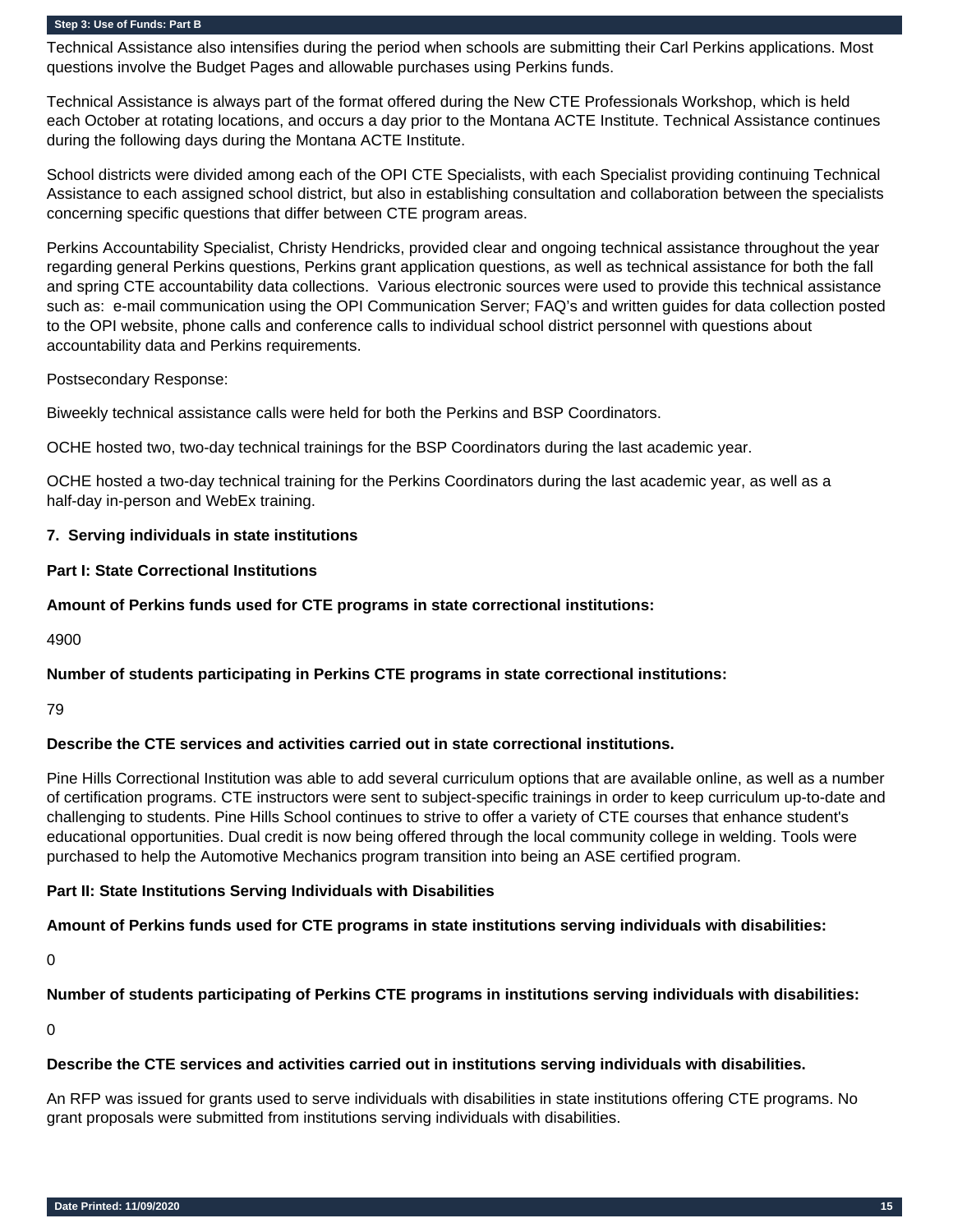**8. During the reporting year, did your state use Perkins funds to support public charter schools operating career and technical education programs?** 

No

**9. During the reporting year, did your state use Perkins funds to support family and consumer sciences programs?** 

Yes

Secondary Response:

As mentioned above, the FCS Education Specialist offered five day-long FCS Regional Updates in August 2017 as well as a five day FCS Summer Conference with MSU & Montana FCCLA in June 2018. For the ninth year in a row, the FCS Specialist offered specific professional development in support of local family and consumer sciences programs. In addition, each month the FCS Specialist sent informational updates to all family and consumer sciences programs via e-mail. The updates included a variety of pertinent information including curriculum ideas, lesson plans, classroom resources, and state and national professional development opportunities. The FCS Specialist attended and presented at professional development conferences and meetings around the state to provide direct technical assistance to Montana educators. She made many technical assistance visits throughout the year and hosted a social networking group for FCS educators as a means to share ideas and/or get help from each other.

In October 2017, FCS Education Specialist Megan Vincent presented an OPI update to all FCS teachers in attendance at the Montana Association of Career & Technical Education Fall Institute, which included important deadlines, updates and resources.

Family & Consumer Sciences Education Internship with MSU and OPI—Montana State University and the Office of Public Instruction offered a Family & Consumer Sciences Internship as an alternate route to receive a FCS teaching license. This internship is designed to give current classroom teachers licensed in another subject area up to three years to work on their FCS endorsement while teaching FCS in a secondary school through Montana State University, the only post-secondary institution in Montana offering a FCS license program. Since Internship students are teaching and studying simultaneously, they require additional technical assistance from the FCS Education Specialist in terms of curriculum assistance/planning, finding classroom resources, searching for acceptable college courses approvable by MSU, informal mentoring and general help to help them finish successfully on time. In 2017-2018, about ten teachers were enrolled the program.

## Postsecondary Response:

Gallatin College supported a Culinary Arts program. There was a group of high school students and instructors that attended a Pro-Start training session, and nine high school instructors attended basic professional development workshops with Culinary and Hospitality Management faculty.

Nutrition faculty from Great Falls College, Susan Cooper, attended a Food and Nutrition Conference to improve her knowledge and to improve the nutrition course.

Missoula College hosted the ProStart Invitational for the state of Montana, which was attended by over 200 people, including restaurant owners, industrial leaders, and the National Restaurant Association Board of Directors of Montana. The college also hosted 17 ProStart high school teachers for a National Restaurant Association Education Foundation's Summer Institute Level 1 class (held in July 2018 with planning in FY18).

At UM Western, all three of the new dual credit MOUs were developed in collaboration with family and consumer science programs to provide coursework in early childhood education.

**10. During the reporting year, did your state use Perkins funds to award incentive grants to eligible recipients for exemplary performance or for use for innovative initiatives under Sec. 135(c)(19) of Perkins IV?**

Yes

Postsecondary Response: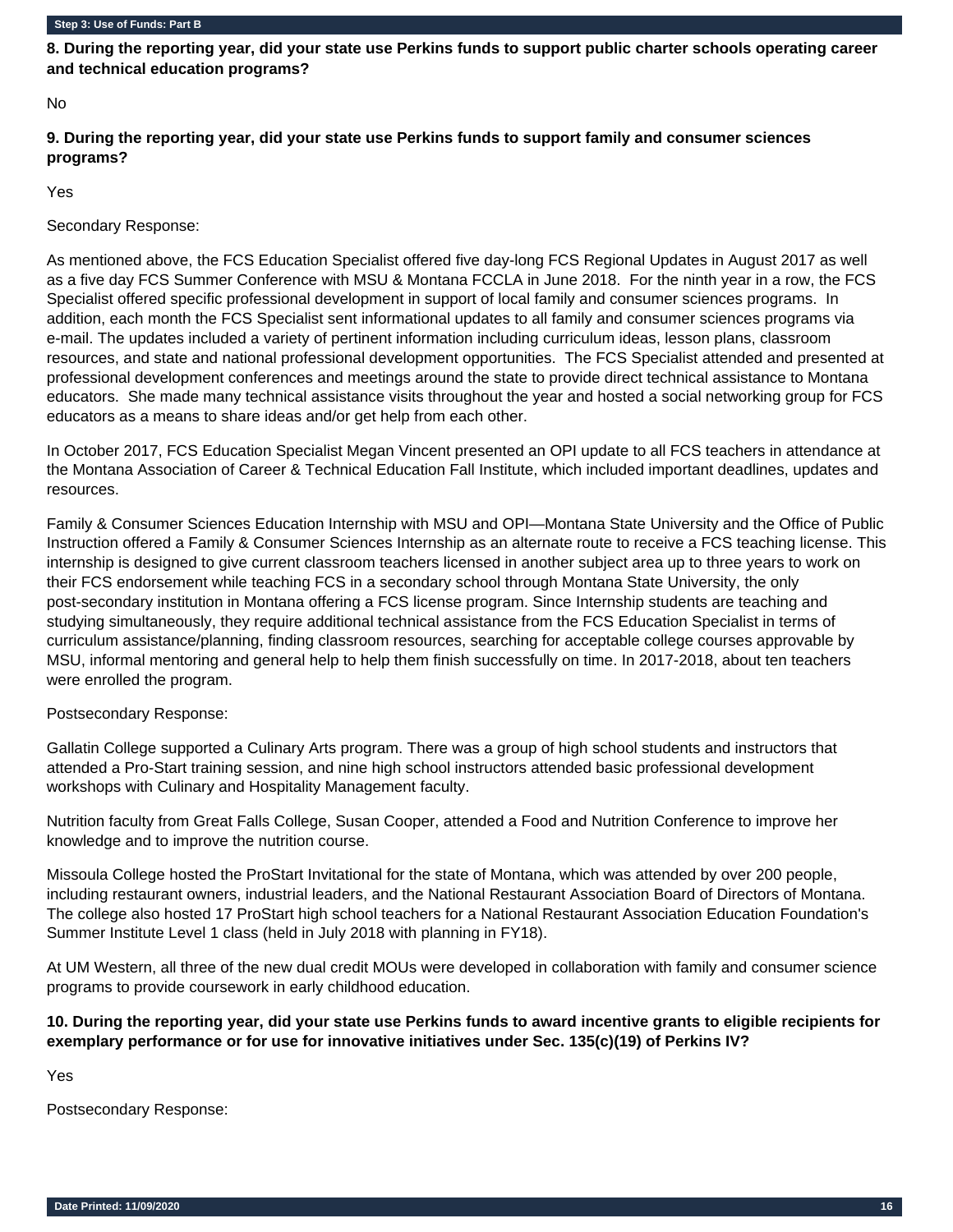This grant year ten campuses were awarded one-year grants in varying amounts between \$37,000 and \$82,000 to pursue a wide variety of activities outlined in the RFP for Montana's Reserve Fund competitive grants. These grants were awarded to Perkins eligible two-year programs, community colleges, and tribal colleges for Strengthening Montana Career Pathways projects. The objective of the Strengthening Montana Career Pathways grant is to grow and further develop the Strengthening Montana Career Pathways program in the State of Montana by providing students with a smooth transition from high school to college and careers. The grant focuses on the development and enhancement of Montana Career Pathways that include the following value-added activities for students:

1. Increasing the availability of CTE dual enrollment courses aligned with in high-skill, high-wage and high-demand employment sectors, with particular focus on small, rural, and underserved schools.

2. Increasing the availability of Work-Based Learning Opportunities for MT high school students aligned with in high-skill, high-wage and high-demand employment sectors, with particular focus on small, rural, and underserved schools.

3. Increasing the availability of Industry Recognized Credentials aligned with in high-skill, high-wage and high-demand employment sectors, with particular focus on small, rural, and underserved schools.

4. Supporting campus-hosted skill-building and technical trainings for high school CTE teachers.

5. Career counseling activities on campuses, in high schools, and at the Montana School Counselors Association annual meeting, and integration with Montana ACTE to support and develop secondary CTE teachers.

6. Supporting career-focused events to connect students, parents, educators and industry in high-skill, high-wage and high-demand employment sectors.

7. Developing Industry Partnership activities.

8. Creating or participating in professional development activates for secondary, postsecondary and/or industry partners.

6. Promoting Montana Career Pathways and pathway awareness.

## **11. During the reporting year, did your state use Perkins funds to provide career and technical education programs for adults and school dropouts to complete their secondary school education?**

Yes

State Response:

The Office of Public Instruction Adult and Basic Education Director chaired the Moving Pathways Forward Project. The goal of this project was the integration of adult education into broader career pathways system development at the state and local levels by building up the success and lessons learned from previous years. Efforts resulting from this project included: defining career pathways in Montana, identifying interagency partners, and identification of education and training services available. There have been ongoing communications with all partners and stakeholders.

**13P. During the reporting year, did your state use Perkins funds to provide assistance to individuals who have participated in Perkins assisted services and activities in continuing their education or training or finding appropriate jobs?** 

No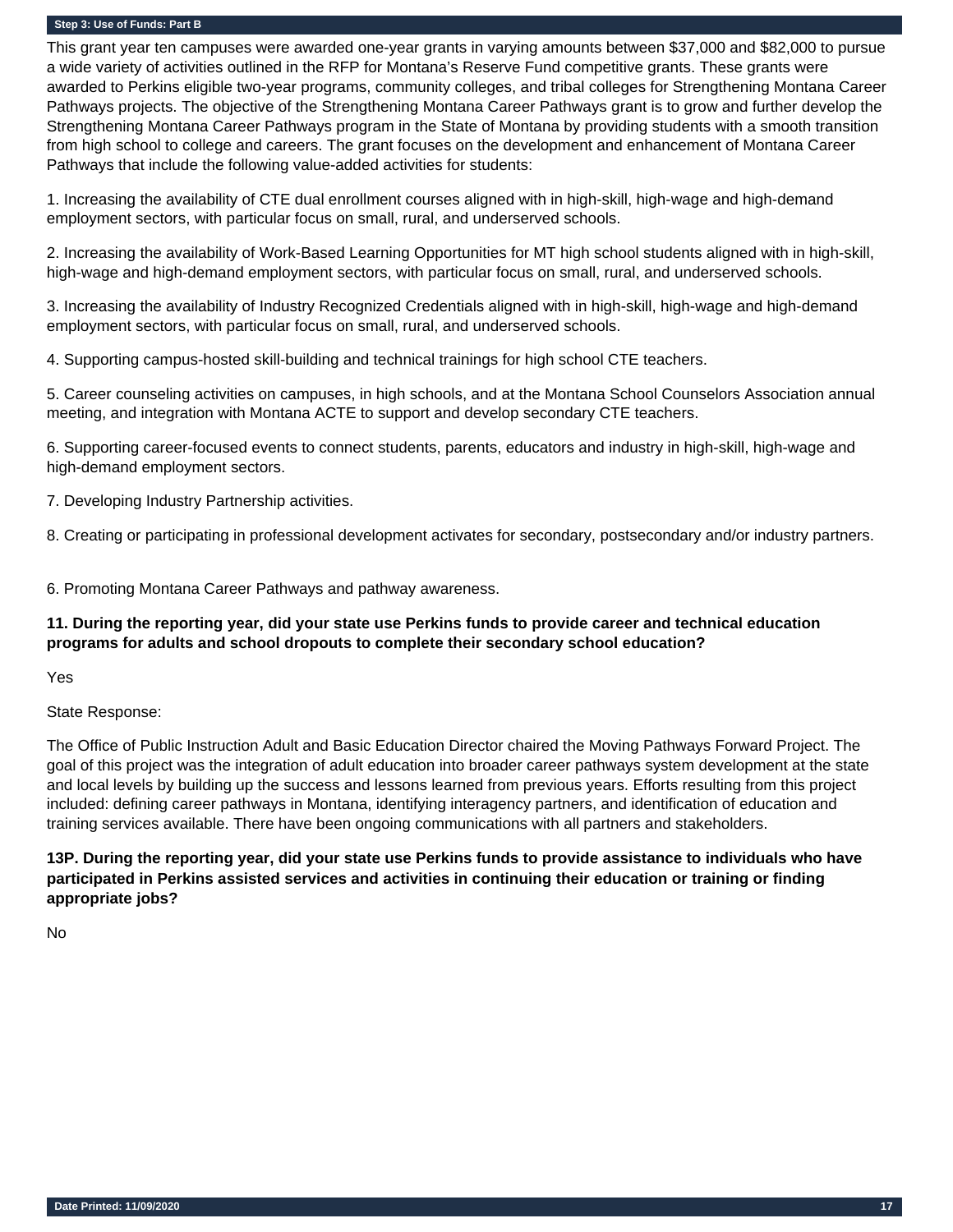# **Consolidated Annual Report, Program Year 2017 - 2018 Montana**

## **Step 3: Use of Funds: Part C**

**1. During the reporting year, how did your state provide support for career and technical education programs that improve the academic and career and technical skills of students through the integration of academics with career and technical education?** 

## Secondary Response:

During the 2018 Montana ACTE Institute, there were several sessions featuring the Common Core and CTE detailing the work done by secondary schools and teachers who have been part of the Montana's Rigorous Programs of Study (RPOS).

Business Education Specialist Eric Swenson conducted three (3) one-day regional professional development workshops in July and August 2017 for Montana's secondary business educators. These workshops focused on instructional strategies and resources for teaching financial literacy/personal finance utilizing the Hands on Banking curriculum and for teaching computer science principles using the complete CS Unplugged collection of learning activities. Additionally, participants began the journey to earn Cyber Teacher Certification via LifeJourney's National Security Administration Day of Cyber. The workshops were held in Kalispell (July 31), Billings (August 2), and Helena (August 4).

As mentioned above, the FCS Education Specialist offered a five day-long FCS Regional Updates in August of 2017. These updates included a workshop on integrating science academic activities into foods and nutrition and culinary arts. In June 2018, during the OPI/MSU Summer FCS week-long class, literacy strategies were woven throughout the content daily purposefully showing a intentional and high level of English/language arts integration into the FCS curriculum.

Eight high schools in Montana adopted Project Lead the Way Biomedical Science curriculum that embeds Next Gen Science Standards (NGSS), medical math, topic-specific reading, and scientific journaling into the curriculum. All health science programs are highly encouraged to offer anatomy & physiology and medical terminology as part of the career pathway.

## Postsecondary Response:

City College provided tutoring to CTE students in technical math, chemistry, anatomy and physiology.

FVCC hired an adjunct instructor to teach ECP 104, Workplace Safety, a class required for all Occupational Trades programs except firearms (Electrical Technology, Electronics Technician, Industrial Machine Technology, Industrial Maintenance, Nondestructive Testing, HVAC, Heavy Equipment Operator, Welding and Fabrication Technology, Welding and Inspection Technology). The class provided program-specific safety training, general first aid, and 10-hour general industry OSHA training. Twenty-two CTE students completed this course. FVCC's Phlebotomy course instructor redesigned the course into two, rather than one, semesters, separating the lecture portion of the course into the first semester and the clinical portion into the second semester. The course enrollment can now support 25, rather than 10, students. In addition, the course now meets accreditation requirements for students in FVCC's Medical Lab Technology program.

Gallatin College provided all of their CAS and AAS programs with professional communication, interpersonal communication, and the appropriate

English faculty at Great Falls College received professional development in Technical Writing to assist them in teaching writing in technical programs. The college also embedded tutors in these courses to better assist students who need additional help.

Perkins funding supported a tutor for technical mathematics at Helena College. The completion rate of students in those courses increased. Funding was also used to support the areas of welding technology, nursing, and pre-pharmacy, by providing instructors/simulator technicians in those areas.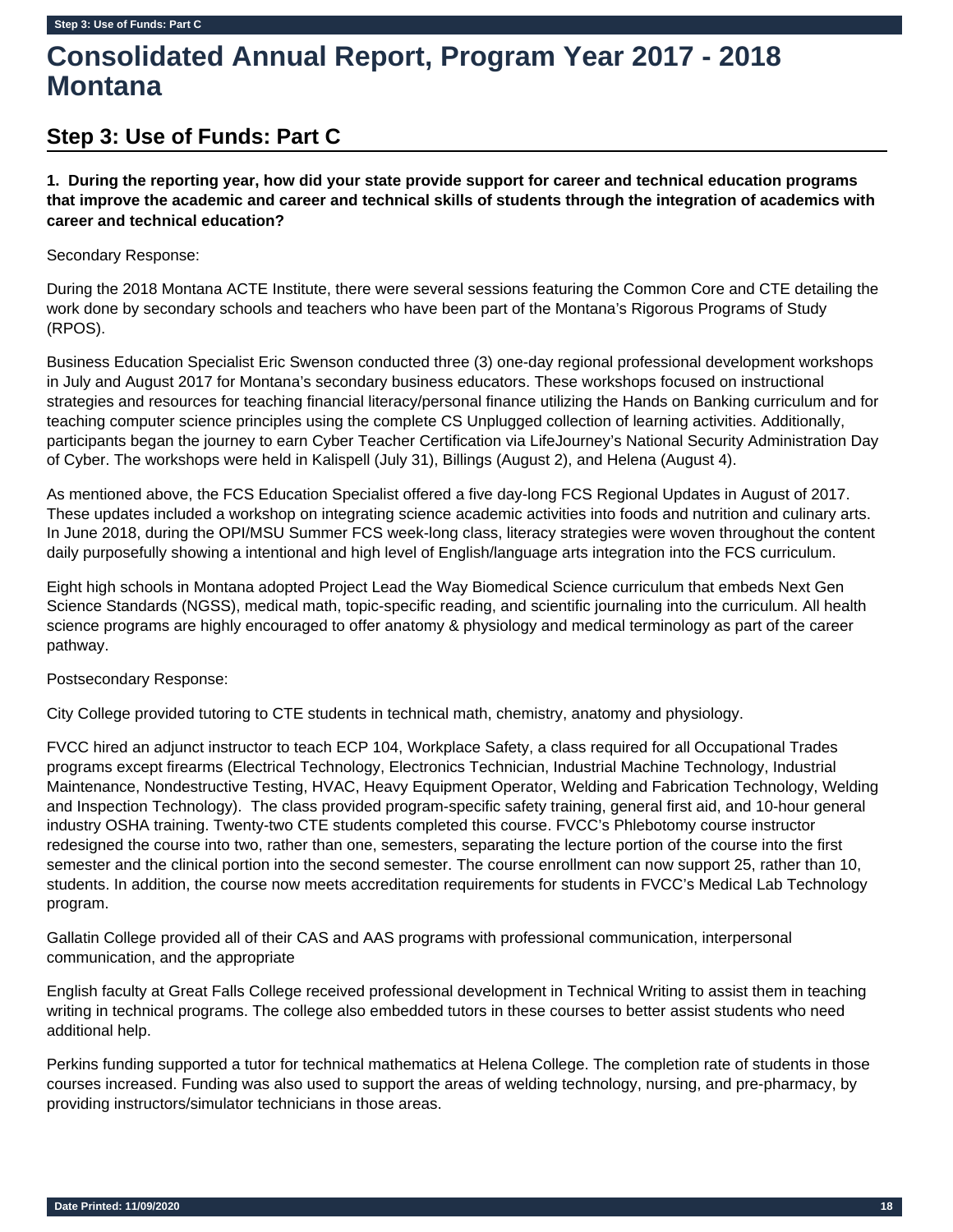Highlands College provided individualized tutoring services for specific CTE programs. For instance, students enrolled in the Automotive and Lineman programs received tutoring in small groups with math content designed specifically for those programs. Content was developed to provide students with math problems to demonstrate the relevance of math in their chosen degree programs. In addition, changes in the math requirements for students enrolled in the Health Programs are now required to complete a Math for Healthcare course instead of College Algebra. This change in curriculum provides students to experience math content that is relevant to their careers.

Missoula College Business Technology Department had an analysis conducted of their programs, which included focus groups of college faculty and high school instructors, former and current students, advisory board members and business leaders. One of the findings was the need to integrate soft skills training with the internship course. The Applied Arts and Sciences Communications Studies Program offers a COMX 102 course on Interpersonal Skills in the Workplace, which was created by Kim Reiser. Cheryl Gallipeau, Business Technology Department Chair and Lisa Swallow, Accounting Technology Program Director approached Kim about the possibility of combining the Internship course with the COMX 102 course. The three of them spent Spring Semester 2018 to create this collaborative effort, which is being piloted Fall Semester 2018.

All SKC CTE programs include a relevant core of academic knowledge that focuses on SKC's "4 Cs": Communication, Critical Thinking, Citizenship, and Cultural Understanding. These competencies are built into one-year Certificate of Completion programs as embedded content. Specific learning outcomes in each program target student achievement of stated competencies in the 4 Cs as well as technical and workplace competencies. In 2017-2018 each one-Year Certificate of Completion program mapped the 4 Cs to their curricula to increase the specificity of outcomes assessment processes; SKC supported this process by providing faculty development days and professional development.

Montana Western's certificate in early childhood education program targets working women who need to obtain a credential to maintain their jobs. The program is specifically designed to meet the target population's needs and to provide extra academic support. It is tricky to deliver extra support because the majority of students in this program are distance students (living and working more than 60 miles from Dillon). Additional supports include enhanced instructor compensation to acknowledge the extra time needed to work with this population, lower enrollment caps to allow for more support, specialized online tutorials, and dedicated administrative staff to assist off-campus, distance students.

## **2. During the reporting year, how did your state support partnerships among local educational agencies, institutions of higher education, adult education providers, and, as appropriate, other entities, such as employers, labor organizations, intermediaries, parents, and local partnerships, to enable students to achieve state academic standards, and career and technical skills.**

## State Response:

An analysis of postsecondary Perkins funds expenditures for pathways development across the state found that the most common activities included:

1. Development of industry aligned CTE dual enrollment to better connect industry, secondary, and postsecondary.

2. Outreach in the high schools (classroom presentations, serving on advisory boards, registration night presentations, parent/teacher nights, information sessions on Montana Career Pathways).

3. Development of events for students and parents through participation with industry.

4. State and national conference attendance and participation.

#### Secondary Response:

The entire body of work during this reporting cycle has been focused on supporting partnerships with all relevant stakeholders. The partnership with the Office of the Commissioner of Higher Education through the granting of Perkins Reserve funds for Strengthening Montana's Montana Career Pathways is specifically designed to support the partnership with secondary and postsecondary schools. These grants also direct schools to partner with employers, labor organizations to build pathways to match local and regional economic needs.

This partnership also has begun work the State Adult Education community to create pathways that are not just limited to traditional college track pathways but will be utilized by all citizens of Montana throughout their employment career.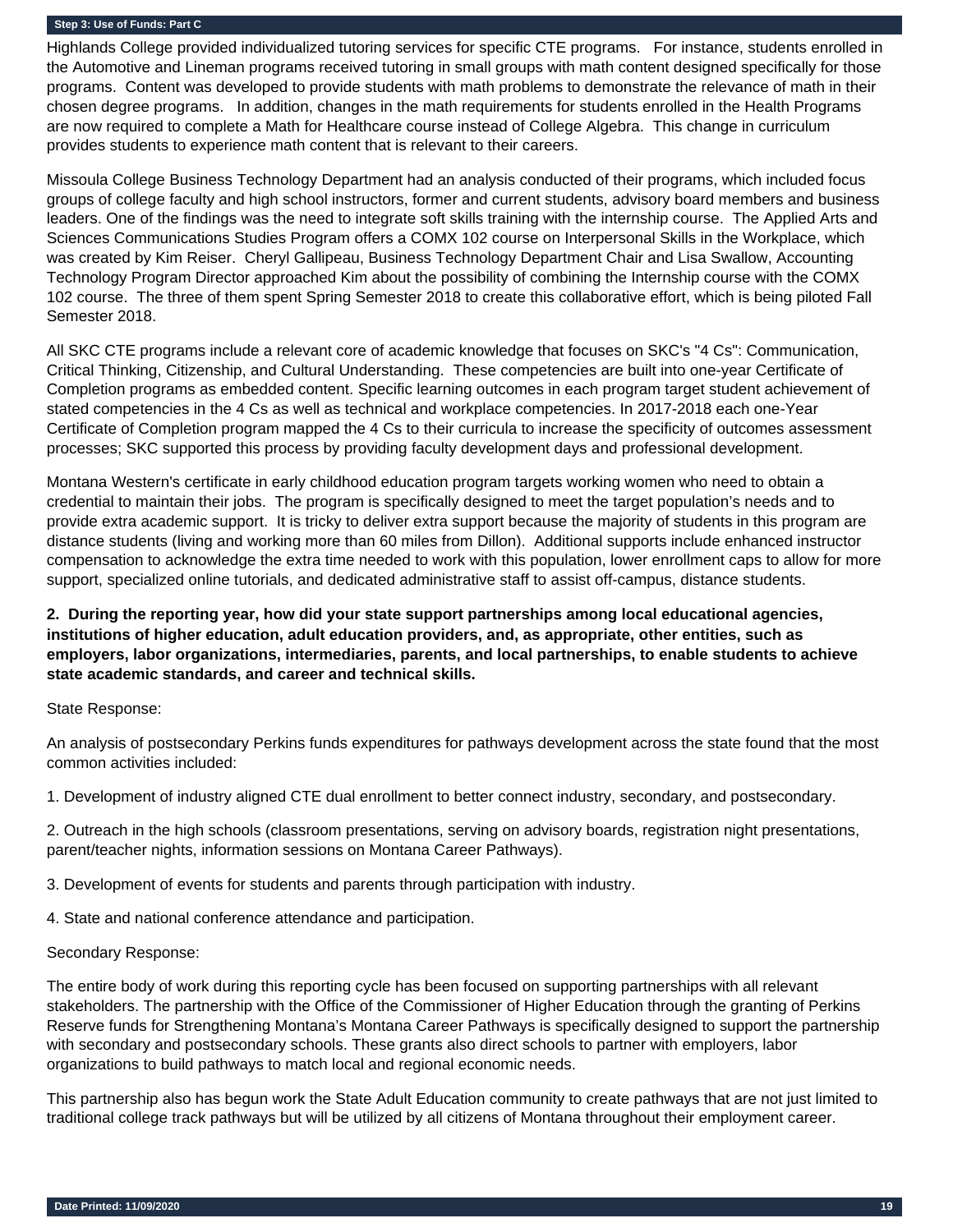All this work is designed to provide support for students of all ages to achieve at least proficiency in all State Academic and Career and Technical Standards and reach their individual occupational and career goals.

In August of 2017 the Team Ag Ed group was re-established. This is a state-wide group of stakeholders for agricultural education, looking at a K-adulthood approach to agricultural education. The group is represented by current teachers, teacher leaders, two- and four- year colleges, MT Department of Agriculture, Department of Livestock, Agricultural Business and Industry leaders, MT FFA Association, MT FFA Foundation, MT FFA Alumni, the National FFA Organization, and the Agricultural Education Specialist. This group continues to grow and provide guidance for our agricultural education programs about what the labor needs are, they work with all stakeholders to make sure that students, parents and communities know what educational and career opportunities are available in agriculture. This group meets twice a year, to help set the goals within our educational programs across the state. These stakeholders help to carry the message to other groups, boards and stakeholders as well.

During the Fall 2017 semester, Business Education Specialist Eric Swenson provided training and instructional support to the students of the business education teacher preparation program at the University of Montana-Western in Dillon. Some the topics covered included principles and philosophies of career and technical education, business education curriculum development and resources, developing Montana Career Pathways, using the web-based career guidance system Montana Career Information System (MCIS), advising a Business Professionals of America or DECA chapter, and the importance of membership and active participation in professional organizations.

During FY2018, professional development and technical assistance was provided by Business Education Specialist Eric Swenson to secondary and post-secondary business educators, school administrators, and school counselors regarding the newly developed Montana Business Education Curriculum Resources binder. The complied resources include the updated Framework for Business Education in Montana, the Montana K-12 [SCED] Course Codes and Descriptions, the National Standards for Business Education, the Common Career Technical Core from Advance CTE, and the updated Business and Marketing Education Program Guidelines. The Framework for Business Education in Montana is aligned to the National Standards for Business Education and the Common Career Technical Core and includes curriculum information from district, county, and curriculum cooperatives around the state. The Framework for Business Education in Montana includes an alignment and crosswalk to the National Standards for Business Education. The Framework also includes crosswalks to the competitive event programs for Business Professionals of America and DECA--which further enhances and demonstrates the intracurricular relationship of business and marketing education programs to Career & Technical Student Organizations.

In December 2017, Family & Consumer Sciences (FCS) Education Specialist Megan Vincent presented a professional development session for the Family & Consumer Sciences teacher preparation program students at Montana State University. The session included information pertaining to school funding, meeting local, state and national standards, national level FCS work, program promotion, advocacy and ProStart.

In March 2018, Family & Consumer Sciences (FCS) Education Specialist Megan Vincent presented a professional development session for the Family & Consumer Sciences teacher preparation program students at Montana State University. The session included information pertaining to FCCLA, finding jobs, CTE & FCS funding and the Say Yes to FCS initiative.

The Industrial Trades and Technology Education Specialist coordinated communications and meeting logistics between high school programs with Building Trades Programs and the United Brotherhood of Carpenters, Northwest Regional Council, to host an informational career workshop and an "Open House" at the Apprentice Training Facility, located in Helena, MT.

Schools that were located close to Helena attended the morning session. Schools in outlying areas were scheduled to attend the afternoon session, which allowed them time to travel in the morning.

Speakers included male and female journeymen carpenters, who described most of the occupations that fit under the Carpentry/Construction umbrella. Personal career choices as well as the benefits of working in the Building Trades were presented.

Instructors networked with other instructors and administrators from attending schools, as well as establishing contacts with representatives from the Building Trades areas.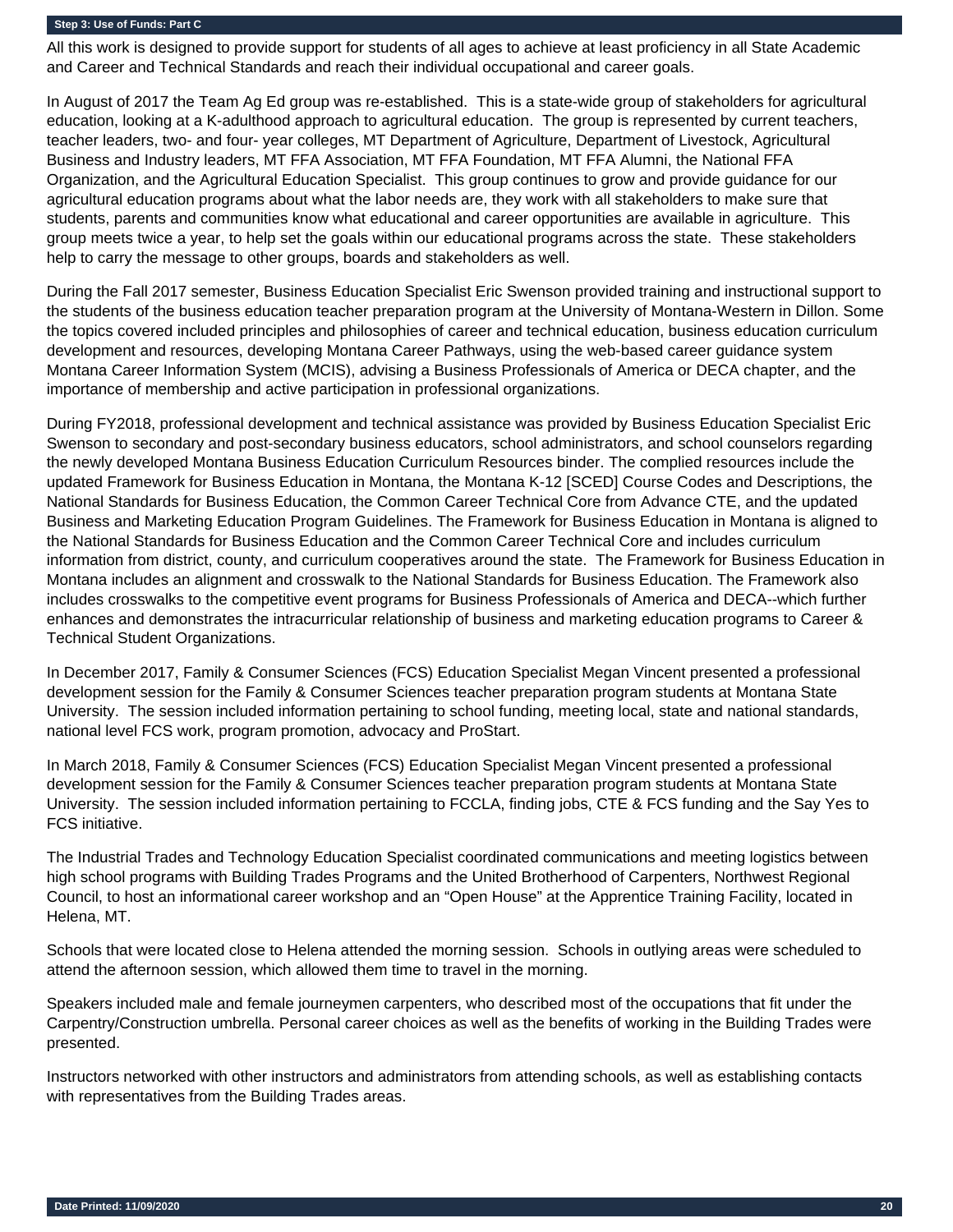The Industrial Trades and Technology Education Specialist also serves on the Highlands College Manufacturing Advisory Board. The latest topics for discussion and planning included Professional Development activities and training for secondary program instructors.

Health Science programs throughout the state were partnered with local colleges to offer dual credit courses in Medical Terminology and Human Form & Function. Industry partnerships were also developed to allow high school students to access training in industry recognized credential programs including Nursing Assisting, EMT, and Pharmacy Technician.

Postsecondary Response:

Blackfeet Community College partnered with Blackfeet Headstart, Blackfeet Nursing Home, Blackfeet [WA1] TERO, and Blackfeet Fish and Game to offer scholarships and internships to students.

Dawson Community College partnered with high school instructors and local employers to design the high school welding competition on campus. Area employers donated prizes and served as judges, in addition to an independent contractor who is a certified welder. Transco supported a field trip for students to come and learn about internship and career opportunities.

FVCC worked with the Montana Department of Labor and Industry to create a new certificate program for HVAC apprentices.

Once again MSU-Northern hosted TekNoXpo. This event brought together high school students, teachers and counselors with Northern faculty, staff, students and business and industry partners to give a hands-on experience in agriculture technology, agriculture mechanics, automotive, diesel, plumbing, electrical, welding, drafting, civil engineering and nursing programs at Northern. The majority of partnerships with business and industry provides funding to our technical programs at Northern. We have a wide range of partnership with employers across the US: BNSF, GE, Halliburton, Modern Machinery Tractor & Equipment, Kiewit, Wartsila are just a few. These companies provide new state of the art equipment, technology and cash funds to help keep our programs running. They will also come on campus to give guest lectures and labs with what to expect in the workforce.

GFC MSU maintains formal relationships with the local health care industry to provide clinical training for students in most health care programs. All CTE programs have advisory committees made up of industry representatives to advise on curriculum and learning outcomes.

Each technical area at Helena College meets with an advisory board at least once (and usually twice) each year. This year the campus also started to partner with the Department of Labor and the Montana Auto Dealers Association in order to get apprenticeships in place for Helena College automotive students. Boeing Helena is also a very big supporter of Helena College and they provide funding for our Women in Gear event and they also provide scholarships for our trades students.

Each department at Highlands College met with local advisory boards to ensure their curriculum met state academic standards and labor force needs in the community. In addition, department faculty met with area high schools to discuss skills needed by high school students to be successful when they enrolled at Highlands College. In addition, each department attended a College Day Fair at Butte High School.

The Missoula College SMCP's Director, either hosted or participated in three parent nights that included information about dual enrollment opportunities, deadlines, and expectations. Over the three nights, 63 students/parents were in attendance. The Missoula College Apprenticeship Liaison meets weekly with the Missoula Job Service Apprenticeship Specialist to discuss business outreach for potential apprenticeships. The Apprenticeship Liaison had meetings with 20  $+$ different businesses as well as attends Missoula Chamber meetings and is on the State Workforce Apprenticeship Board.

Salish Kootenai College's CTE programs partner with numerous local employers to increase student achievement of CTE skills. Each program has an advisory committee that includes local employers that provide input on industry changes and review curricular trends. Many CTE programs, including education, medical assisting, nursing, dental assisting, digital design technology, information technology, highway construction training, business, and office professions, maintain partnerships that allow students to enter and complete internships or practica as program capstones. As such, local and regional partners include health care entities, school systems, tribal departments, and local businesses.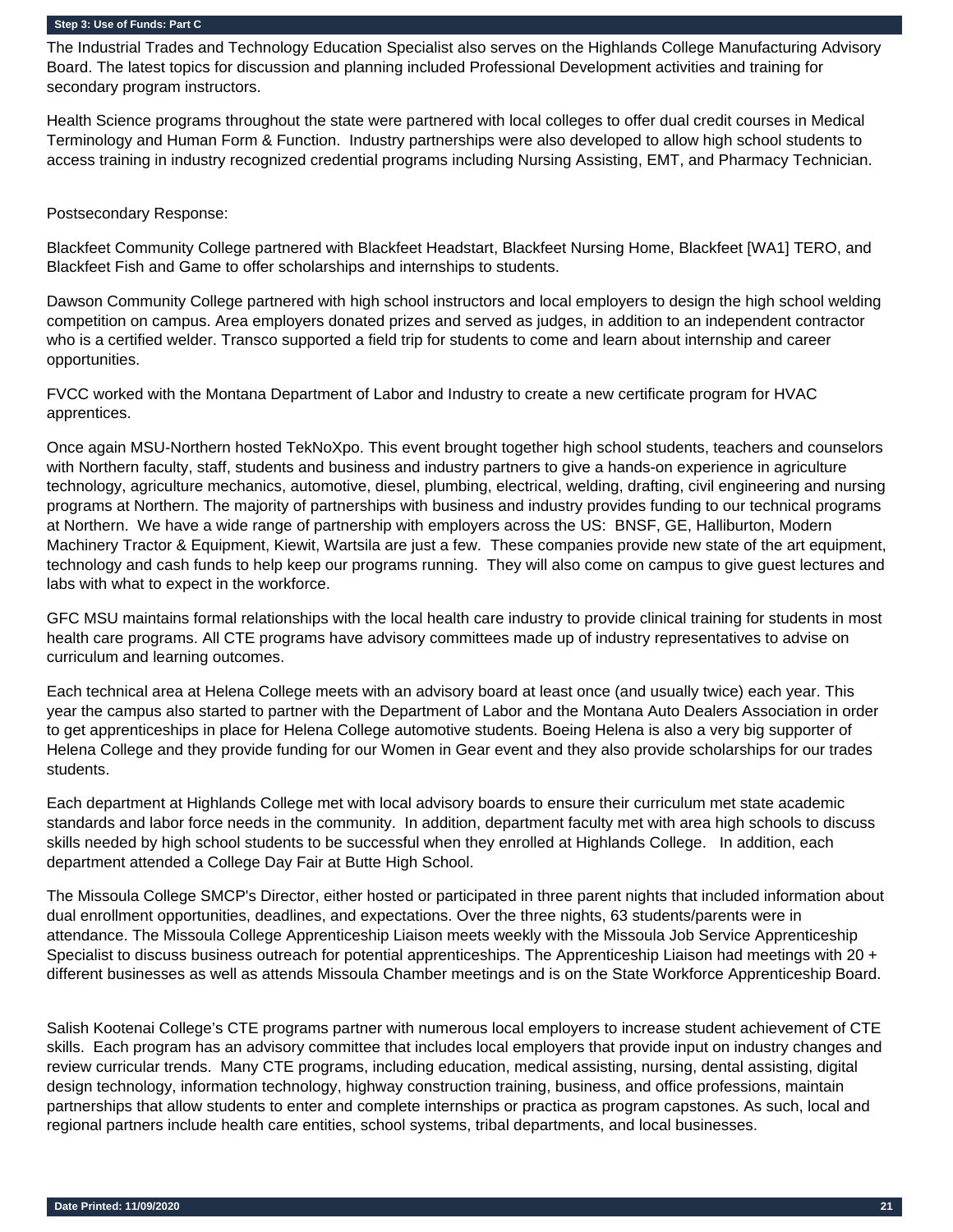All participating colleges have advisory committees that provide feedback on curriculum, courses, and equipment. Industry professionals interact with students by helping with interviewing, presentations, and site tours. Several colleges host events that allows students to meet with industry leaders and discuss industry trends and share program content.

Using Perkins Reserve funds, MUS issued an RFP for Strengthening Montana Career Pathways. The objective of this grant is to grow and further develop the Montana Career Pathways Program in the State of Montana by providing students with a smooth transition from high school or Adult Education to college and careers. The grant focuses on increasing the value added activities supporting Montana Career Pathways including opportunities for dual enrollment, internships, work-based learning experiences, and industry recognized credentials; career pathway events to connect students, parents, educators and industry; career counseling activities and integration with Montana ACTE; developing Industry Partnership activities; creating or participating in professional development activates for secondary, postsecondary and/or industry partners and promoting Montana Career Pathway awareness. Ten colleges received a total of \$591,016 in awards between \$37,000 and \$82,000.

Most colleges receiving Perkins funds participated in the annual MT ACTE Institute. Montana ACTE strives to provide leadership in developing an educated, prepared, adaptable, innovative and competitive workforce. They are the voice for Career and Technical Education in Montana. The Institute provides an excellent platform to promote the development of career pathways with secondary partners.

#### Highlights from Montana Career Pathways

This grant year campuses were awarded funds to pursue a wide variety of activities outlined in the RFP. Of the awarded campuses, six had coordinators new to the program. Despite having a steep learning curve with training, mission alignment, and new program processes, Strengthening Montana Career Pathways had an impressive year. The activities listed below are by no means all inclusive.

Connecting the Classroom to College and Career

#### TechNoXpo

250 students, 12 industry partners, 20 industry reps. 300+ attendees (students, faculty, industry, college student volunteers, high school staff). Hands on activities to give students exposure to in-demand careers available through 1 and 2-year degrees and certificates. Student focused activities during the day included: equipment rodeo, production of biofuel, advanced agriculture implements and techniques, automotive stations, plumbing and electrical basics, bridge building, and an intensive nursing exploration.

## Manufacturing Day

Manufacturing Day held twice a year at local manufacturing facilities brings hundreds of students on site to see jobs in manufacturing and support, meet industry panelists, and college faculty. Highlighting Pathways and a variety of careers in manufacturing high school students, teachers, and counselors across the region get the opportunity to try hands-on activities in real-world workplace settings. 80-100 students annually, 10-18 teachers/counselors, 4-12 industry partners, ABE and at-risk youth attended first event as well.

#### Women in Gear

10-40 Student and 10-15 parent participants had hands-on experiences and saw demonstrations in Automotive Technology, Diesel Maintenance, Aviation, Welding, Computer-Aided Manufacturing, Fire & Rescue, Information Technology, and Health Science. The day featured information about pathways and panelists working in these fields. A tour of the Boeing Plant was a highlight of the options offered to students.

#### College for a Day

Several campuses offer students the opportunity to come to campus for the day as part of Montana Career Pathways. These events allow the program to showcase student opportunities to prepare for postsecondary early via Montana Career Pathways.

## L.I.F.E Event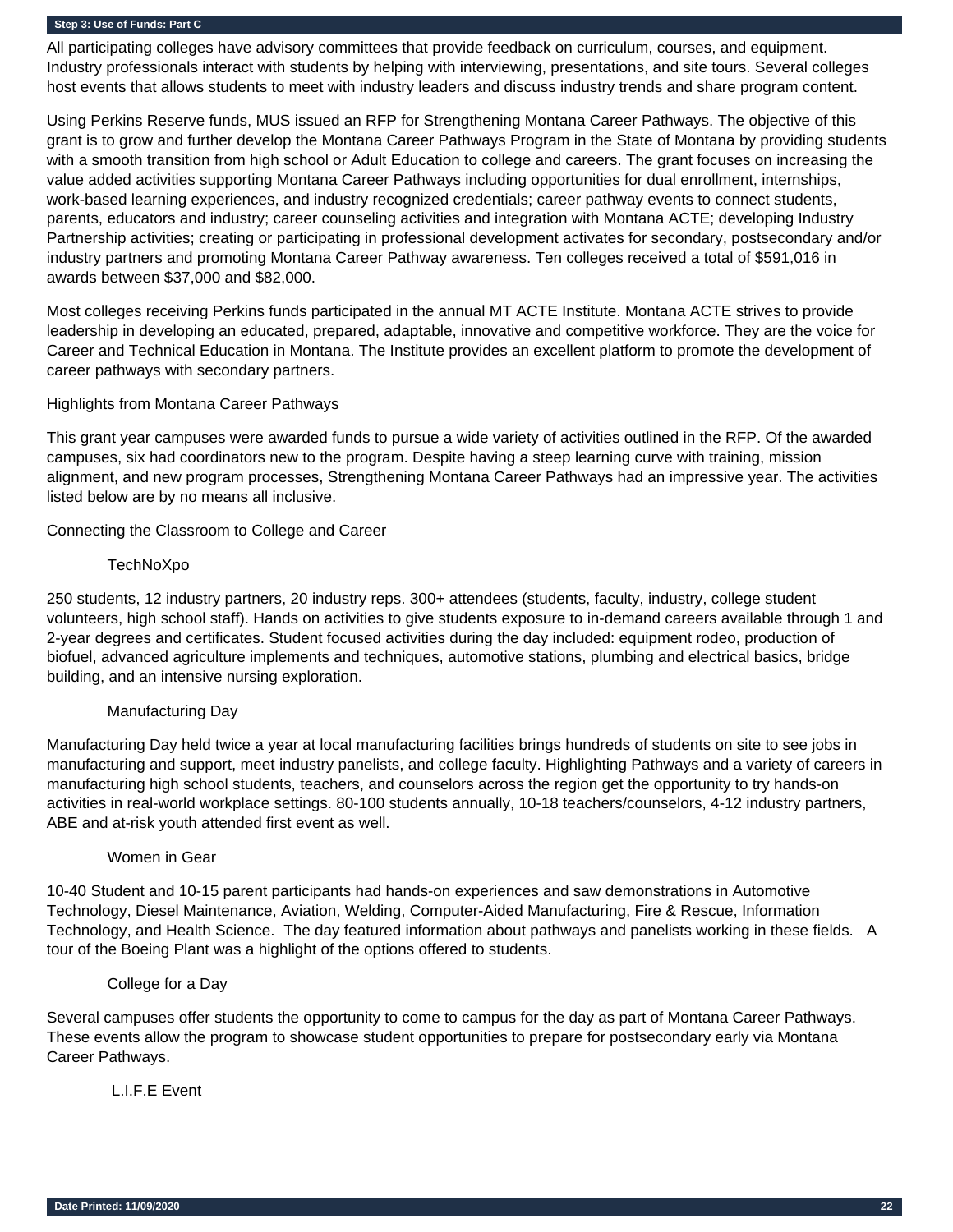More than 150 students and their teachers/counselors from across central Montana were able to explore the programs offered by two colleges in addition to union apprenticeships and the military. High school instructors and counselors learned more about the programs that are offered and got to visit the Montana Career Pathways coordinator about dual credit and pathways opportunities for their students. Basic welding, bending pipe, CPR practice were some of the popular activities.

#### Trades Expo

This event was extremely successful with students from 5 school districts in attendance. Students showed a lot of interest in technical programs. Counselors toured our facilities and learned about the programs. There were also some parents in attendance asking questions and getting involved as well. This event really helped revitalize interest in industrial pathways, especially manufacturing.

#### Training Teachers

## Welding Summer Camp for Teachers

This week long camp for teachers allows them to test for welding certifications and potentially complete the work experience needed to teach welding for dual credit in their high school. While attending teachers also learn about registered apprenticeship programs as well as start on or complete pathways paperwork. Teachers leaving with certification can test students, allowing them to complete Industry Recognized Credentials.

#### MT ACTE

All grant awardees that had the position staffed by October sent staff, presented, and/or participated as vendors at MT ACTE. Colleges, several of which bring faculty to present, serve as a resource for educators on MCP and CTE dual enrollment. Annual Perkins and Pathways training for staff was co-held at the event.

#### Increasing CTE dual enrollment

CTE dual enrollment is starting to make strong gains in the state. CTE dual enrollment has grown extensively. In AY15 only 25% of dual enrollment (by headcount) was in the CTE areas, in AY17 this had grown to 32%. The system is striving for a goal of near equal distribution, with particular focus on new and emerging fields in priority pathways of business, IT, heat care, and manufacturing.

Several CTE dual enrollment programs now include industry recognized credentials including EMT, phlebotomy, CAN, AWS, Serv-Safe, Microsoft and Adobe.

## **3. During the reporting year, did your state use Perkins funds to improve career guidance and academic counseling programs?**

Yes

State Response:

Every grant applicant indicated dual enrollment as a value-added activity in their FY17 report and FY18 planned activities. CTE dual enrollment, when partnered with Montana Career Pathways, has huge potential for students, parents, secondary, and postsecondary. It has the potential to address the emerging skills gap in the Montana workforce by increasing student knowledge of one- and two-year programs in the state and the well-paying careers associated with these programs. This is particularly potent when coupled with other activities that shift the perception of two-year education. A statewide emphasis on Dual Enrollment opportunities resulted in a 7% growth rate in CTE courses since AY15. The system is targeting a balance of closer to 50/50 in types of dual enrollment offerings for students to be more reflective of the labor market demands in Montana. The CTE areas making the strongest gains are aligned with workforce needs: IT, manufacturing, health science, and finance. This work is ongoing through Montana Career Pathways.

Secondary Response: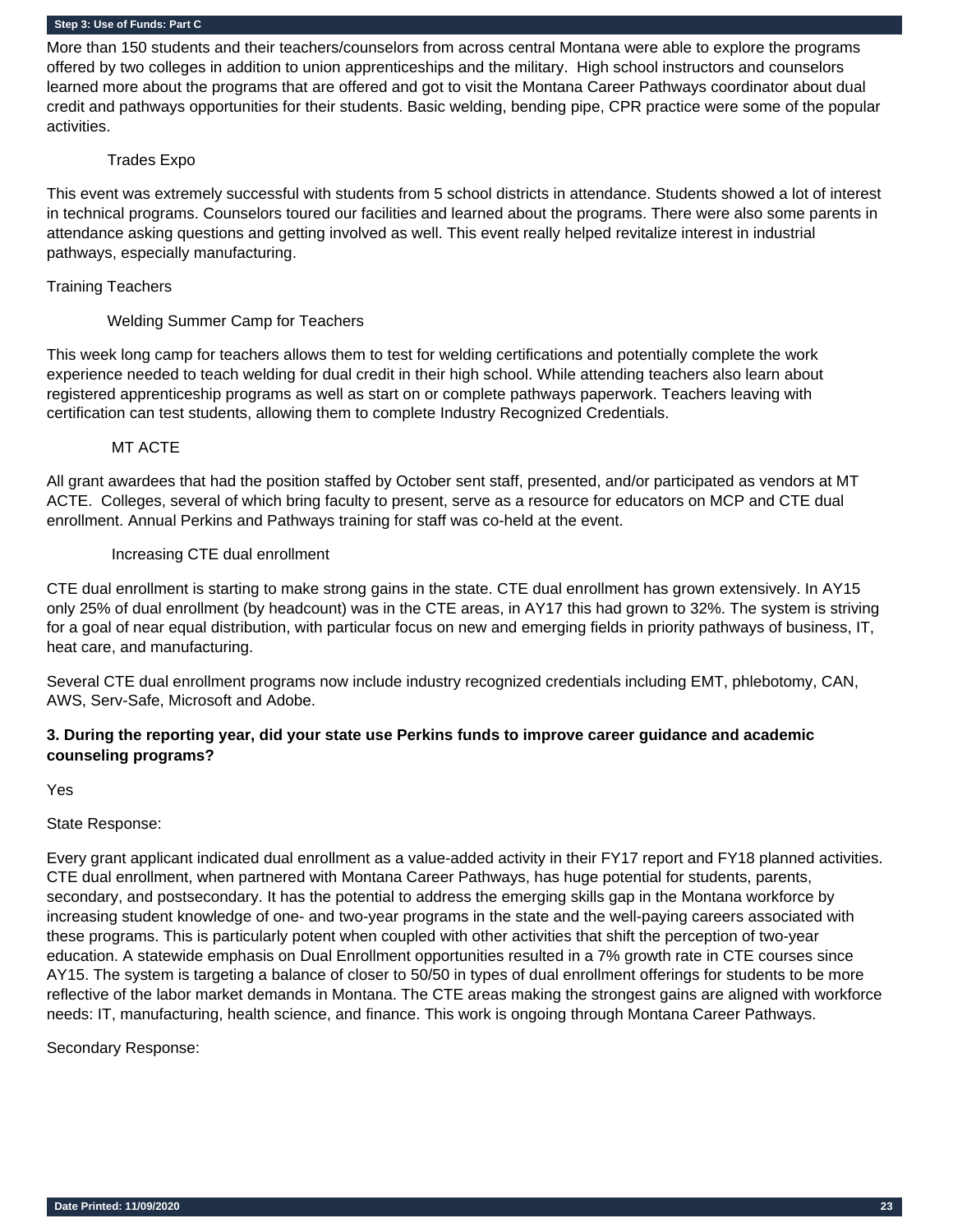A partnership with the Montana Career Information System began in 2008, and continues as a method for counselors, teachers, and students to explore information about careers and career pathways. In Montana, MCIS is provided as a free service to high schools, and many of these use elements of the MCIS to provide career guidance and academic counseling. During this CAR reporting timeframe, a total of 44,221 portfolios were created using MCIS in 221 high schools, with a total of 85,426 logins.

Health science teachers completed training in health professions occupations and were able to ask college partners and medical professionals specifics regarding therapeutics, diagnostics, health information technology, biotechnology and support services.

Postsecondary Response:

This grant year ten campuses were awarded one-year grants in varying amounts between \$37,000 and \$82,000 to pursue a wide variety of activities outlined in the RFP. These grants were awarded to Perkins eligible two-year programs, community colleges, and tribal colleges for Strengthening Montana Career Pathways projects. The objective of the Strengthening Montana Career Pathways grant is to grow and further develop the Strengthening Montana Career Pathways program in the State of Montana by providing students with a smooth transition from high school to college and careers. The grant focuses on the development and enhancement of Montana Career Pathways that include the following value-added activities for students:

1. Increasing the availability of CTE dual enrollment courses aligned with in high-skill, high-wage and high-demand employment sectors, with particular focus on small, rural, and underserved schools.

2. Increasing the availability of Work-Based Learning Opportunities for MT high school students aligned with in high-skill, high-wage and high-demand employment sectors, with particular focus on small, rural, and underserved schools.

3. Increasing the availability of Industry Recognized Credentials aligned with in high-skill, high-wage and high-demand employment sectors, with particular focus on small, rural, and underserved schools.

4. Supporting campus-hosted skill-building and technical trainings for high school CTE teachers.

5. Career counseling activities on campuses, in high schools, and at the Montana School Counselors Association annual meeting, and integration with Montana ACTE to support and develop secondary CTE teachers.

6. Supporting career-focused events to connect students, parents, educators and industry in high-skill, high-wage and high-demand employment sectors.

7. Developing Industry Partnership activities.

8. Creating or participating in professional development activates for secondary, postsecondary and/or industry partners.

6. Promoting Montana Career Pathways and pathway awareness.

City College supported the Montana Career Pathways program through their Perkins Local Application. The coordinator met with teachers and staff from the Billings Career Center and the Adult Education Staff from the Billings School District.

Flathead Valley Community College's welding instructor traveled to high schools around the state administering the American Welding Society's National Welding Certificate exam, resulting in 112 high school students earning AWS D1.1 code certification.

Great Falls College utilizes reserve Perkins funding through Montana Career Pathways dual enrollment agreements and course offerings as well as other training opportunities. In academic year 2017-18, GFC MSU served 613 students in 69 different Montana high schools.

Helena College used Montana Career Pathway funds to support a training held by Helena College faculty to area high school instructors in Hybrid Vehicle Technology.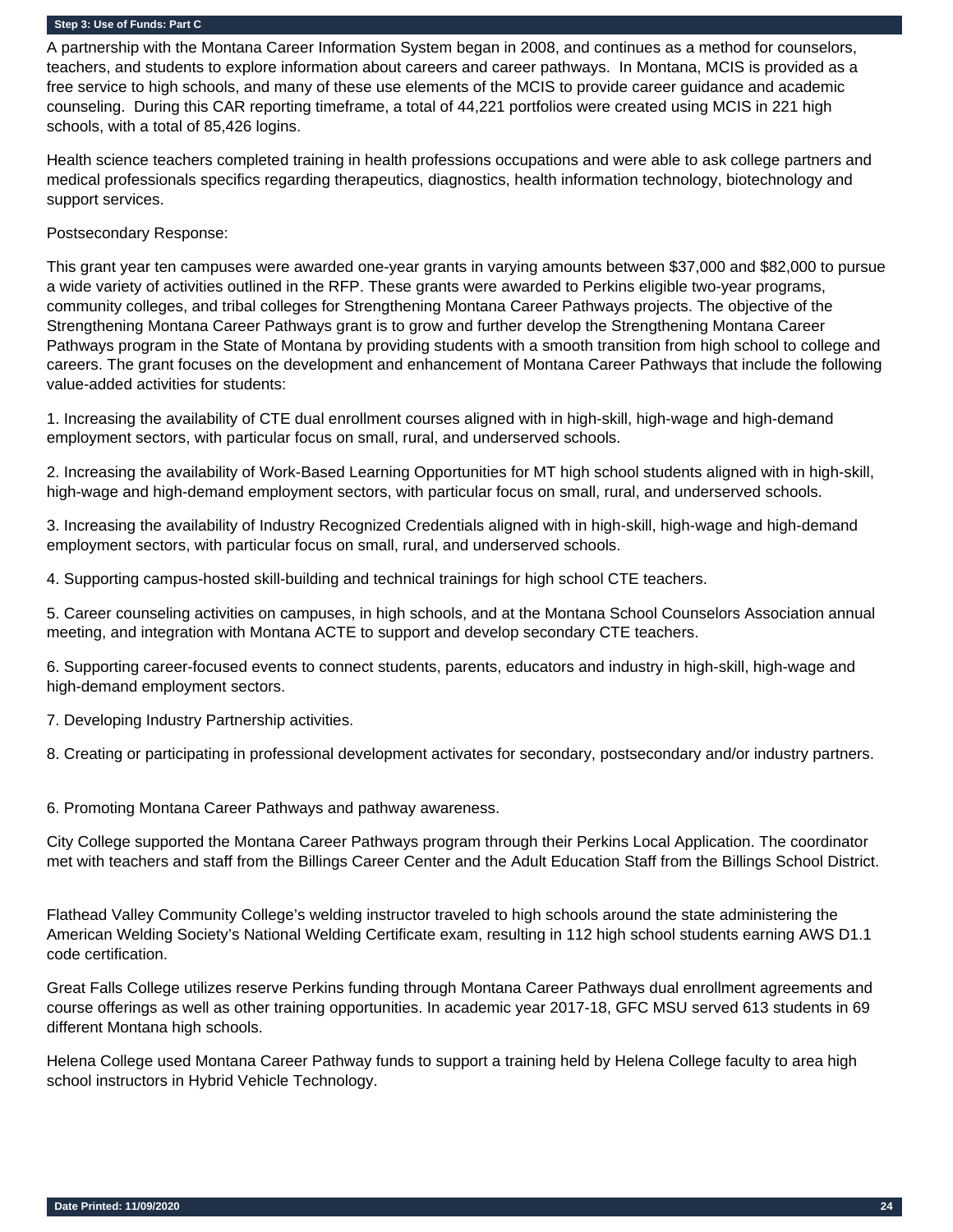Perkins funds were used at Highlands College to purchase the IT Academy software that allowed staff, students, and teachers at secondary schools to receive training and industry recognized certification in various Microsoft Office applications. Students enrolled at Whitehall High School participated in the IT Academy during the academic year with all students enrolled in their computer course and all students completed the certification tests.

The following new courses were created during the 2017-2018 academic year with the Missoula College Secondary Partners: M 121 College Algebra at Alberton High School, M 162 Applied Calculus with Charlo High School, BIOB 101N Discover Biology with Darby High School, WRIT 121 Introduction to Technical Writing, M 162 Applied Calculus with Florence-Carlton High School, WRIT 101 Introduction to Writing with Stevensville High School, and CHMY 121N Introduction to General Chemistry at Victor High School.

Programs supported by Perkins funds at Salish Kootenai College are working with two area high schools to establish dual enrollment and/or concurrent enrollment coursework that will provide postsecondary CTE training. Specifically, the Medical Assisting and Dental Assisting programs have established or are finalizing agreements to provide training opportunities for high school students.

Montana Western has been able to expand the number of dual credit MOUs with Montana high schools. Having these MOUs in place has contributed to growing enrollments in dual credit offerings.

## **4. During the reporting year, did your state use Perkins funds to establish agreements, including articulation agreements, between secondary school and postsecondary career and technical education programs to provide postsecondary education and training opportunities for students?**

Yes

Secondary Response:

Through Montana Career Pathways and working together with the Office of Commissioner of Higher Education (OCHE) coordinators and Montana Career Pathways Coordinators, Dual Credit has been an emphasis as an important component in every pathway. OPI Content Area Specialists continue to support LEAs and the development of CTE Dual Credit courses.

## **5. During the reporting year, did your state use Perkins funds to support initiatives to facilitate the transition of sub baccalaureate career and technical education students into baccalaureate programs?**

No

## **6. During the reporting year, did your state use Perkins funds to support career and technical student organizations?**

Yes

## State Response:

SELT (State Executive Leadership Team) partners collaborate to create the tools and environments to facilitate seamless transition for students to embrace lifelong learning, achieve their full potential and be positive contributors to their community and society. Through a collaboration with the Montana Department of Labor and Industry, over 20 new apprenticeship opportunities were either designed or implemented, including apprenticeships in allied health, electrical, and IT occupations.

## Secondary Response:

The OPI continues their strong commitment to support CTE student organizations in Montana. The majority of our CTE State Program Specialists also serve as state advisors in their respective career fields, so they provide direct state leadership to their program-related career and technical student organization (CTSO). Secondly, we continue to support them in resources and with funding—our office staff provides administrative and leadership resources to assist the Specialists' state competitive event conferences. State Leadership (state officer) teams from Business Professionals of America (BPA), Family, Career and Community Leaders of America (FCCLA), HOSA, DECA, SkillsUSA, and Technology Student Association (TSA) participated in team building activities, leadership styles, and situational leadership activities. The CTSOs supported in Montana are: FFA, Business Professionals of America, DECA, Family, Career and Community Leaders of America, HOSA, SkillsUSA, and Technology Student Association (TSA).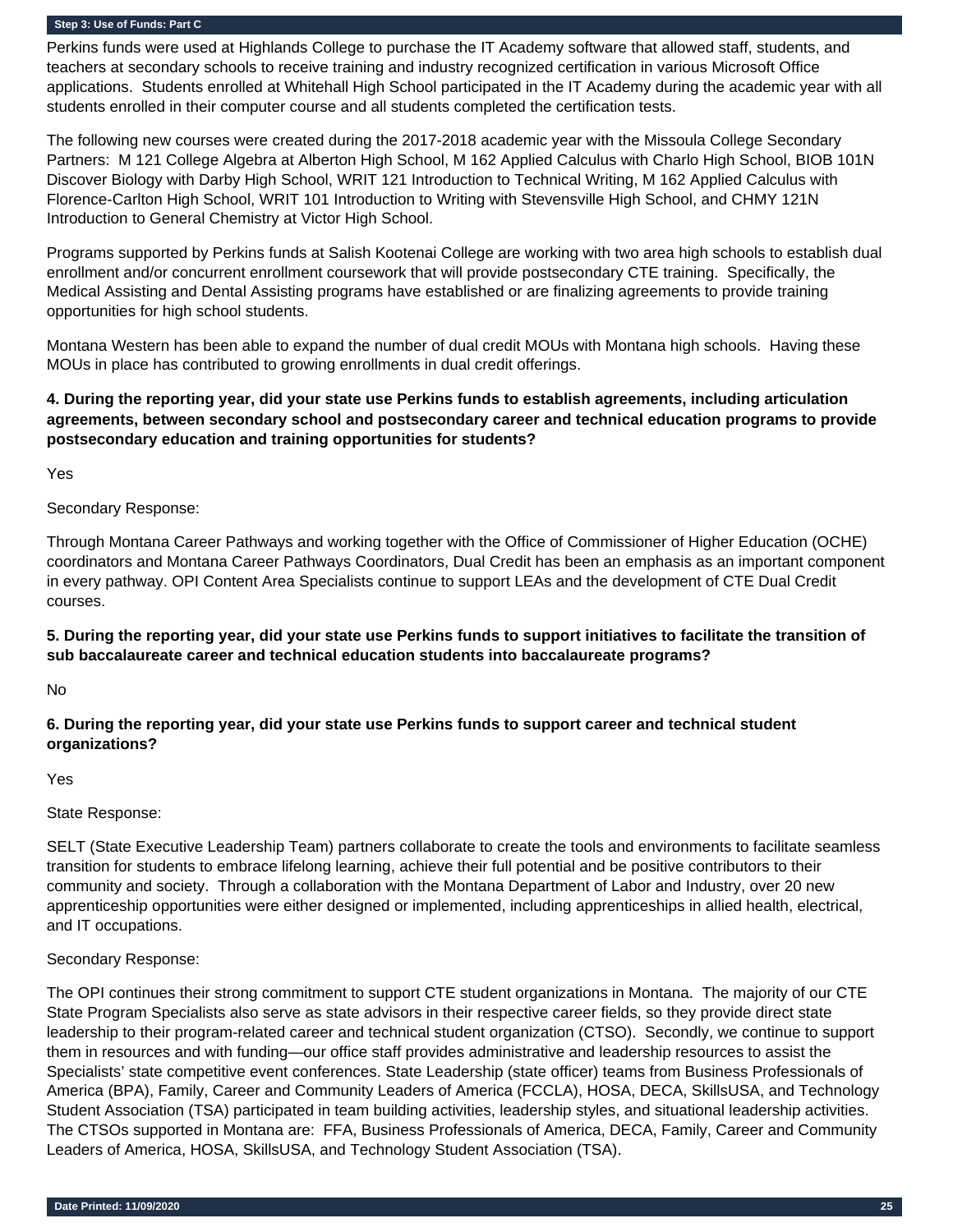In Montana all students who are enrolled in agricultural education are automatically entered into membership of the Montana and National FFA Organization, our Career and Technical Student Organization (CTSO). This is because the FFA is an inter-curricular component to agricultural education. Students learn about leadership and service; through their involvement in the curriculum. The specialist also serves as an ex-officio member to the MT FFA Foundation board, MT FFA Association Board, Montana Association of Agricultural Educators executive committee and the Farm to School Leadership team. Along with the specialists support of CTSO's we also have a State FFA Director who provides leadership and technical assistance to local chapters, and the State FFA Officer team. The State FFA Director is responsible for planning of state convention, district leadership schools, board meetings, and attending the following meetings and conferences; MAAE meetings, MAAE Summer Update, National Association of Supervisors of Agricultural Education (NASAE) meetings, and the National Association of Agriculture Educators (NAAE) meetings, along with the Agricultural Education Specialist.

Business Education Specialist Eric Swenson serves as a member of the Business Professionals of America, Montana Association State Board of Directors and Montana DECA Board of Directors. In this ex-officio role, he provides curriculum, leadership, programming support, and technical assistance to the two CTSOs. In addition, he attends the meetings of the two CTSO Boards with the Montana DECA Board meeting in July 2017 and the Montana BPA Board meeting held in August 2017. Additionally, the Business Education Specialist served as a competitive events judge at the Montana BPA Region 4 Leadership Conference (December 5, 2017), the Region 5 Leadership Conference (December 18, 2017),

the Region 6 Leadership Conference (December 19-20, 2017), and the Region 3 Leadership Conference (January 15, 2018), and as well as the Montana DECA State Career Development Conference (February 11-13, 2018) and the Montana BPA State Leadership Conference (March 11-13, 2018). Furthermore, Business Education Specialist Eric Swenson served as a competitive events judge at the Montana FCCLA State Leadership Conference (March 18-20, 2018) and at the DECA International Career Development Conference in Atlanta, Georgia (April 20-25, 2018). Lastly, Business Education Specialist Eric Swenson assisted with the facilitation of Montana BPA's Fall Leadership Conference (October 8-9, 2017) for chapter members and advisors. During the Fall Leadership Conference, Business Education Specialist Eric Swenson also presented a professional development workshop for Montana BPA local chapter advisors in attendance in which they received resources and information from the new Montana Business Education Curriculum Resources. Resources included the Framework for Business Education in Montana, the Montana K-12 Course Codes and Descriptions, the National Standards for Business Education, the Common Career Technical Core, and the updated Business and Marketing Education Program Guidelines.

The Health Science Education Specialist is an advisor for HOSA-Future Health Professionals. The HOSA State Director and advisor planned and presented at Fall Leadership Conference and facilitated competitive events the State Leadership Conference held each spring. Students had the opportunity to learn CPR, phlebotomy, blood pressure and heart dissection from paramedics, RNs, and medical school students who volunteered their time to work with students.

Industrial Trades and Technology Education Specialist Don Michalsky, serves as the SkillsUSA State Advisor and participates as an Advisory Board member for both SkillsUSA and Montana TSA. His responsibilities include state conference planning as well as technical assistance. Mr. Michalsky attends Montana SkillsUSA and TSA Advisory Board meetings. In addition, Mr. Michalsky provides support to the State Directors for both organizations, and participates in regular CTSO meetings with Cassie Huntley, Montana State Director for SkillsUSA, and assists Kirk Woosley and Dwight Freeman, State Directors for TSA. Mr. Michalsky was also instrumental in offering professional development opportunities for advisors from each organization, including presentations offered for CTSO State Directors and Advisors from each organization during the Montana ACTE Institute, October, 2017.

Family & Consumer Sciences Education Specialist Megan Vincent served as the Montana FCCLA State Advisor. In this ex-officio role, she provided curriculum, leadership, programming support, and technical assistance to FCCLA. In addition, she attended the all Board of Directors meetings (August, October, January, June) and all State Executive Council meetings (August, January, March, June). In October 2017, she provided leadership, coordination and presented at the fourth annual Montana FCCLA Leadership Rally. Megan Vincent represented Montana FCCLA at the national State Advisers Management Meeting in January 2018.

Postsecondary Response:

City College supported internships and apprenticeships to students in automotive, process plant, and computer science programs.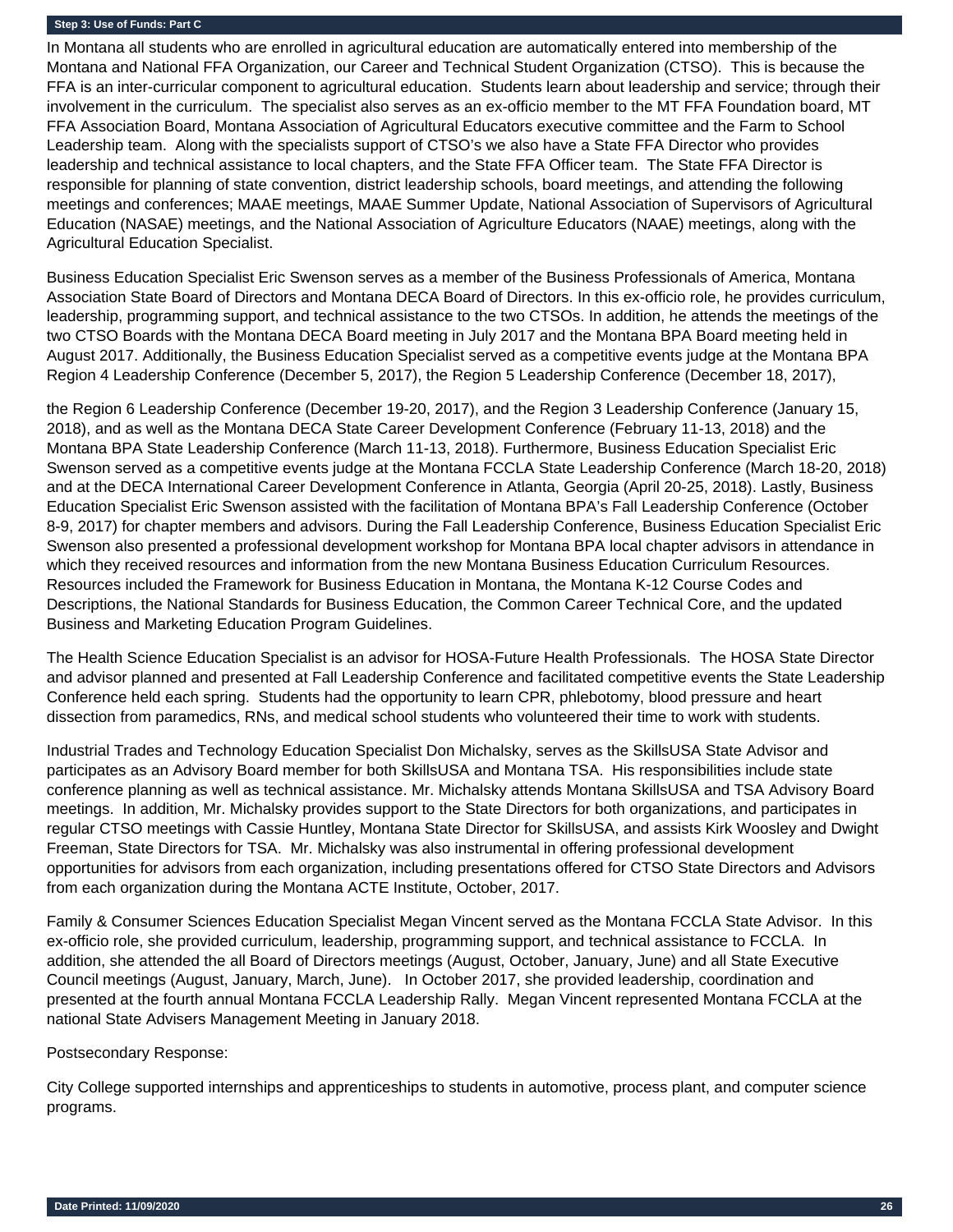FVCC supported the HVAC Apprentice CTS program, which allows students to take a limited number of credits per semester while working in the field as an HVAC apprentice.

The SIM hospital at Great Falls College was upgraded to better support training students in health care programs, many of which require students to complete educational components by working in healthcare facilities. Being able to prepare in the SIM hospital means the students' clinical experiences are more valuable.

Helena College partnered with the Montana Automotive Dealers Association to promote apprenticeships in automotive dealerships. There are currently two apprentices in Helena-area automotive dealerships due to this partnership.

Highlands College utilized the IT Academy to offer industry recognized certification training to all outside agencies to prepare students for their computer courses when they enter college.

The Missoula College Apprenticeship Liaison created a dedicated website for apprenticeships: https://www.mcapprenticeships.org/

Almost all Salish Kootenai College's CTE programs include a capstone internship or practicum that provides work-based learning to consolidate knowledge and skills as students prepare to enter the workforce. In 2017-2018, Perkins funds were used to support the following programs that include final internships or practica: Emergency Services (40 hour ride-along requirement), Medical Assisting (160 hour practicum requirement in a health care facility), Grants Management (has a 80 hour internship requirement but as this was a new program no students participated in the internship in 2018-2019) and Phlebotomy (has a requirement for a particular number of successful venipunctures).

## **7. During the reporting year, did your state use Perkins funds to support career and technical education programs that offer experience in, and understanding of, all aspects of an industry for which students are preparing to enter?**

No

**8. During the reporting year, did your state use Perkins funds to support partnerships between education and business, or business intermediaries, including cooperative education and adjunct faculty arrangements at the secondary and postsecondary levels?** 

Yes

Secondary Response:

In September, the State Governor Steve Bullock, held a conference titled, "Main Street MT Project Beyond the Classroom" that was attended by all CTE specialists and the CTAE Division Administrator.

The OPI Business Education Specialist works in partnership with business and industry as an active Board member of the Montana Council on Economic Education. This Board is comprised of secondary school administrators, postsecondary faculty, representatives from the banking, insurance, and service industries as well as from the state and federal government.

The Health Science Education Specialist is an active board member of the following organizations/committees that support partnerships between education and business & industry:

The Montana Healthcare Workforce Advisory Council—meets once a month and consists of approximately 110 healthcare organizations, colleges, and healthcare workers.

Montana Area Health Education Center Advisory Board—meets quarterly and brings together five regional offices as well as the state office to review the healthcare pipeline activities, graduate medical education and professional development. Meetings generally highlight multiple research projects regarding workforce/healthcare needs in rural communities in Montana.

National Consortium for Health Science Education—a national organization that brings together representatives from almost all states to discuss and improve health science education. We also meet with a Publishers Coalition on curriculum design in health professions areas.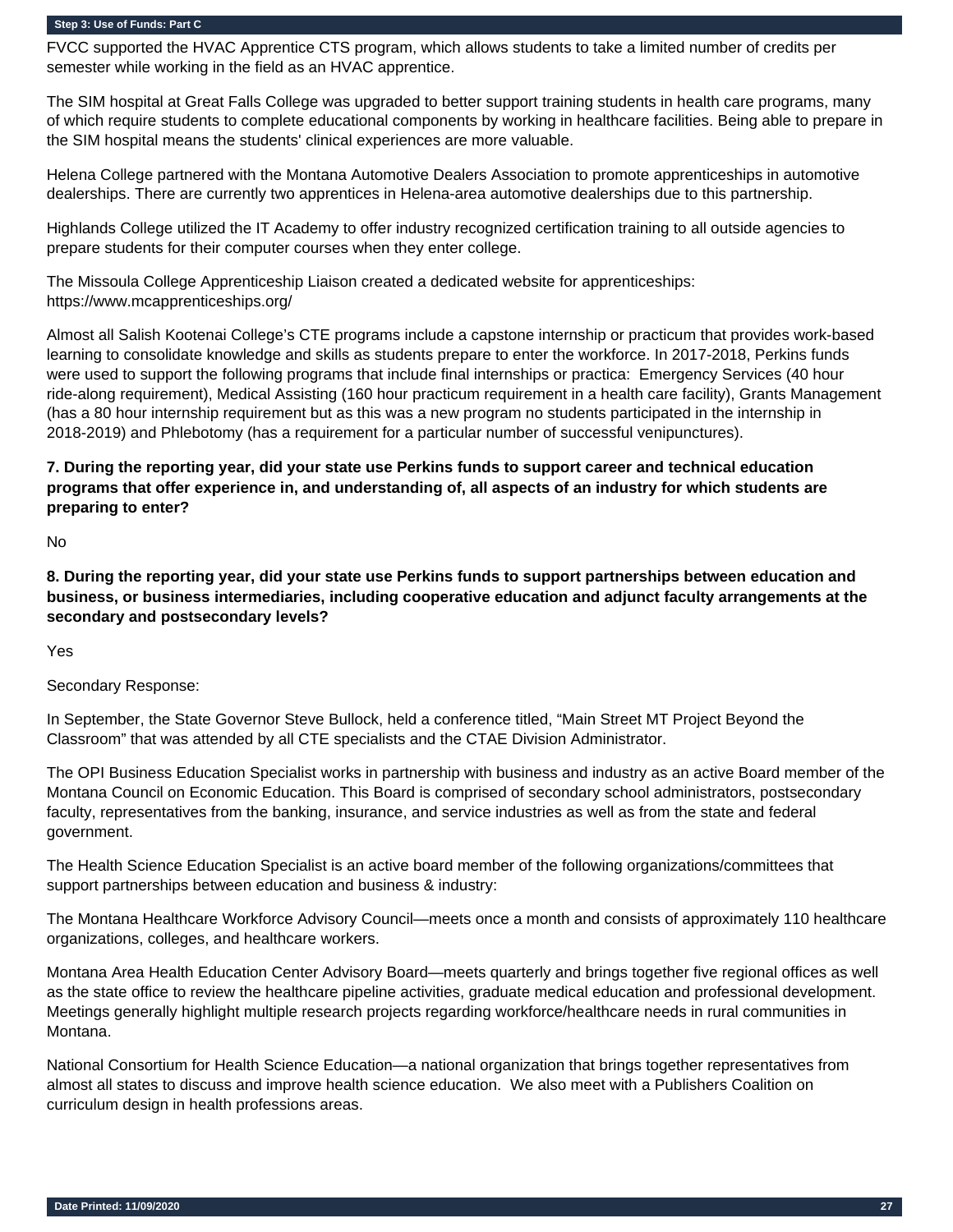The FCS Education Specialist, Megan Vincent, worked in partnership with business and industry as an active Board Member of the Montana Financial Education Coalition and as an active steering committee member of the Montana Partnership to End Childhood Hunger. Megan Vincent was a member of the Bozeman High School FCS Advisory Committee where she served alongside local business and industry professionals; in this capacity she also served as an evaluator for Culinary Arts finals at Bozeman High School. Megan Vincent serves as an advisor to Montana ProStart. Megan Vincent is a member of the statewide Montana Farm to School Leadership Team that meets quarterly.

Ongoing partnerships between education and business occur in all CTE program areas through various career and technical student organization (CTSO) leadership and career development activities throughout the year.

Beginning July 1, 2016, Business Education Specialist Eric Swenson began serving a two-year term as Secretary of the Western Business Education Association (WBEA) and a member of the WBEA Executive Committee. As a member of the WBEA Executive Committee, responsibilities include managing all affairs of the Western Business Education Association—the regional division of the National Business Education Association—and working with business education and business/industry leaders from across the western US to plan professional development events and leadership activities and to enhance benefits for WEBA members.

During FY 2018, Business Education Specialist Eric Swenson served as a member of the conference planning committee for the 2019 ACTE Region V Leadership Conference. As a member of the committee, he worked with Bozeman business and industry partners to organize tours and will be responsible for coordinating the offering of graduate-level credit for conference participants. The 2019 ACTE Region V Leadership Conference will be held April 10-13, 2019, in Bozeman.

Starting in 2016 and continuing into 2018, the Industrial Trades and Technology Education Specialist, Don Michalsky, has attended meetings with the Montana Automobile Dealers Association (MTADA). Regional HUBS were formed in cities where a postsecondary institution offered an Automotive Program. Local and area dealerships were encouraged to participate. The goal being to funnel high school students into a postsecondary automotive program, and then, after program completion, gain employment with a member dealership.

The HUB cities where the meetings have taken place are: Havre, Helena, Butte, Miles City, and Billings.

MTADA is also in the planning stages of implementing an apprentice model in each of Hub cities throughout Montana. A rough model of the plan has been created. More details about the actual application are pending.

## **9. During the reporting year, did your state use Perkins funds to support the improvement or development of new career and technical education courses and initiatives, including career clusters, career academies, and distance education?**

Yes

## State Response:

Business Education Specialist Eric Swenson presented during the Montana ACTE 2017 Fall Institute (Fairmont Hot Springs; October 19, 2017) on the Secondary Programs of Study as part of the new statewide pathways and the transition from Big Sky Pathways to Montana Career Pathways. The presentation addressed the Secondary Portion of a Montana Career Pathway, their focus on current secondary program instruction, the involvement of Montana & district graduation requirements, the inclusion of work-based learning opportunities, the recognition of the roles and contributions of Career & Technical Student Organizations, and how the Secondary Programs of Study provide Montana labor market and employment data, link to the Montana Depart of Labor and the Office of the Commissioner for Higher Education, and the details as to how the new Montana Career Pathways will be reviewed and approved beginning Spring 2018.

## Secondary Response:

As previously reported, Business Education Specialist Eric Swenson conducted three (3) one-day regional professional development workshops in July and August 2017 for Montana's secondary business educators. These workshops focused on instructional strategies and resources for teaching financial literacy/personal finance utilizing the Hands on Banking curriculum and for teaching computer science principles using the complete CS Unplugged collection of learning activities. Additionally, participants began the journey to earn Cyber Teacher Certification via LifeJourney's National Security Administration Day of Cyber. The workshops were held in Kalispell (July 31), Billings (August 2), and Helena (August 4).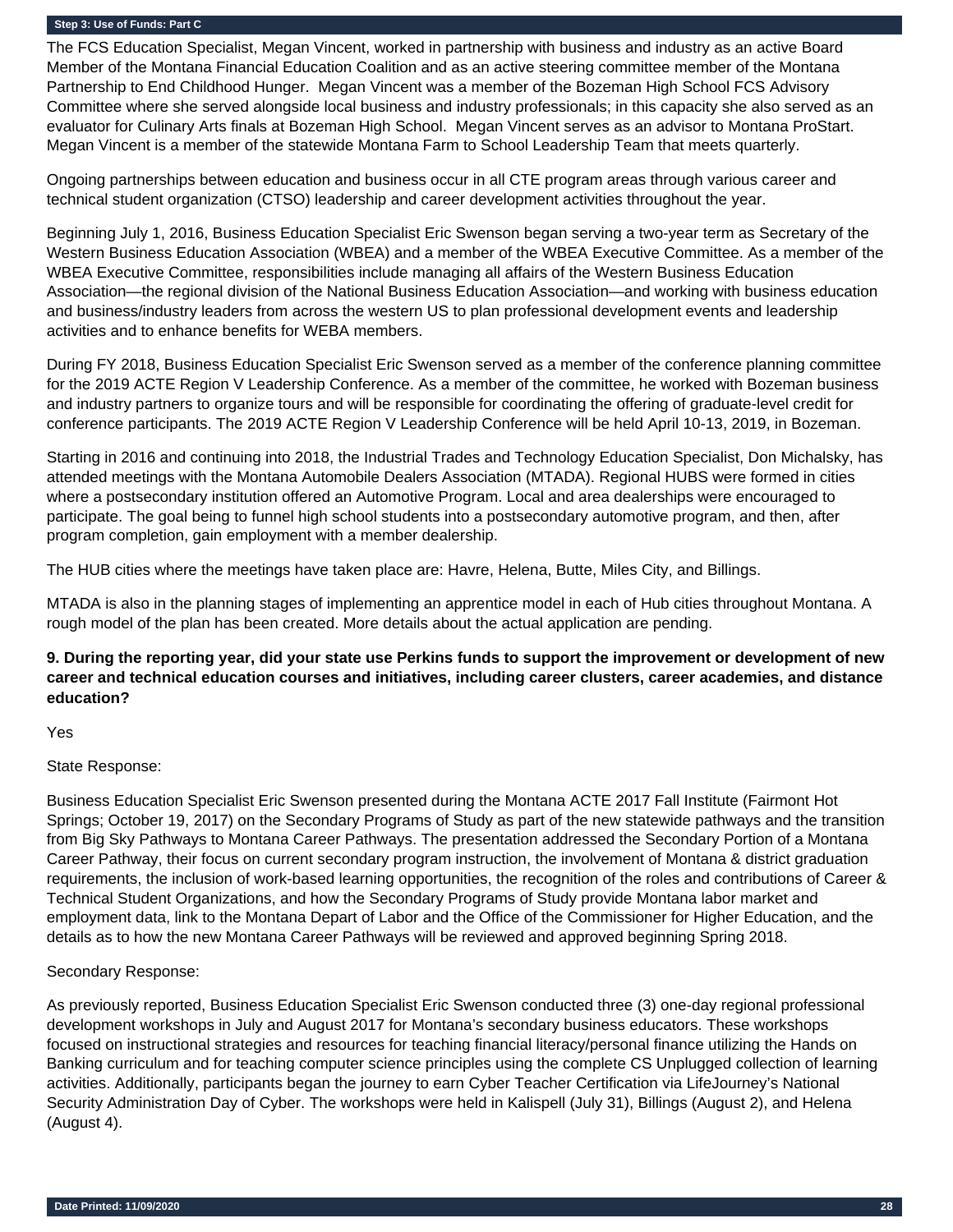Updates to the crosswalks for the competitive event programs for Business Professionals of America and DECA were updated within the Framework for Business Education in Montana for changes and updates made to the competitive event programs for FY2018. The updates to the BPA and DECA crosswalks ensure the intracurricular relationship of business and marketing education programs to Career & Technical Student Organizations is enhanced and demonstrated.

A new CTE Endorsement was introduced to the Board of Public Education to establish Emergency Medical Technician and Fire Services Endorsement. This would allow EMT and Fire services personnel to expand CTE health science/public safety course outreach.

Postsecondary Response:

City College used Perkins funds to support training for a new Ultrasound Technology program that began Fall 2018. Perkins funding was also used to purchase Key Centric software for the Pharmacy technology program.

Dawson Community College developed two courses for online training for new licensed addiction counselor requirements in Montana.

FVCC created two new courses based on unmanned aerial systems and purchased two Phantom drones for students to gain hands-on experience utilizing the technology. It also finished development of a Medical Laboratory Technician (MLT) AAS program, with consulting from an experienced MLT professional. This program has accepted five students and will begin fall semester 2018. FVCC launched a certificate program in Firearms Finishing, which required purchasing gun bluing equipment. And finally, the Health Science Division Chair visited a community college that offers a Mortuary Science program to assess the feasibility of starting a program.

Gallatin College used Perkins funds in the development of the new Photonics program as well as a new Culinary Arts program.

At Great Falls College, Perkins provided salary for a new computer faculty member to support GFC MSU's new programming program. Perkins funds were continued for a nursing faculty salary to support the registered nursing program.

Helena College expanded programming this year by offering a CDL program for credit/non-credit opportunity. The advisory board for the diesel technology program has expressed that students coming out with a CDL are more highly desired in the workforce. Although the program was cost prohibitive for students this year as they did not have time to plan for the expense.

Highlands College used Perkins Funds to improve technical education courses by purchasing a software license agreement for the IT Academy and software license agreement for Immerse to Learn program.

The IT Academy at Highlands College is an online learning program that allows students to learn and earn industry recognized certification in a variety of Microsoft programs. Students that acquire certifications will be able to demonstrate to employers that they have mastered the necessary skills to be proficient in Microsoft Office software. The program was utilized by CTE students enrolled in a microcomputers course and was offered to all CTE students, faculty and staff at Highlands College. There were approximately 175 student accounts created and 120 practice certification tests were administered. This total includes college and high school students. There were 78% of students enrolled in Microsoft Office course on campus that completed the final certification tests. Also, Whitehall High school accessed the account and used the software in their computer course. They had all students sit for the certification test with 14 students earning certification in in at least one Microsoft Office program. The Immerse to Learn program at Highlands College was used by the Metal Fabrication students to help deliver content in the advanced welding courses by providing online instruction with videos and practice tests. The students can also access the material outside of class time.

Sustainable Construction Technology Program at Missoula College curriculum changes included course development for online delivery and also designed for a block scheduling model.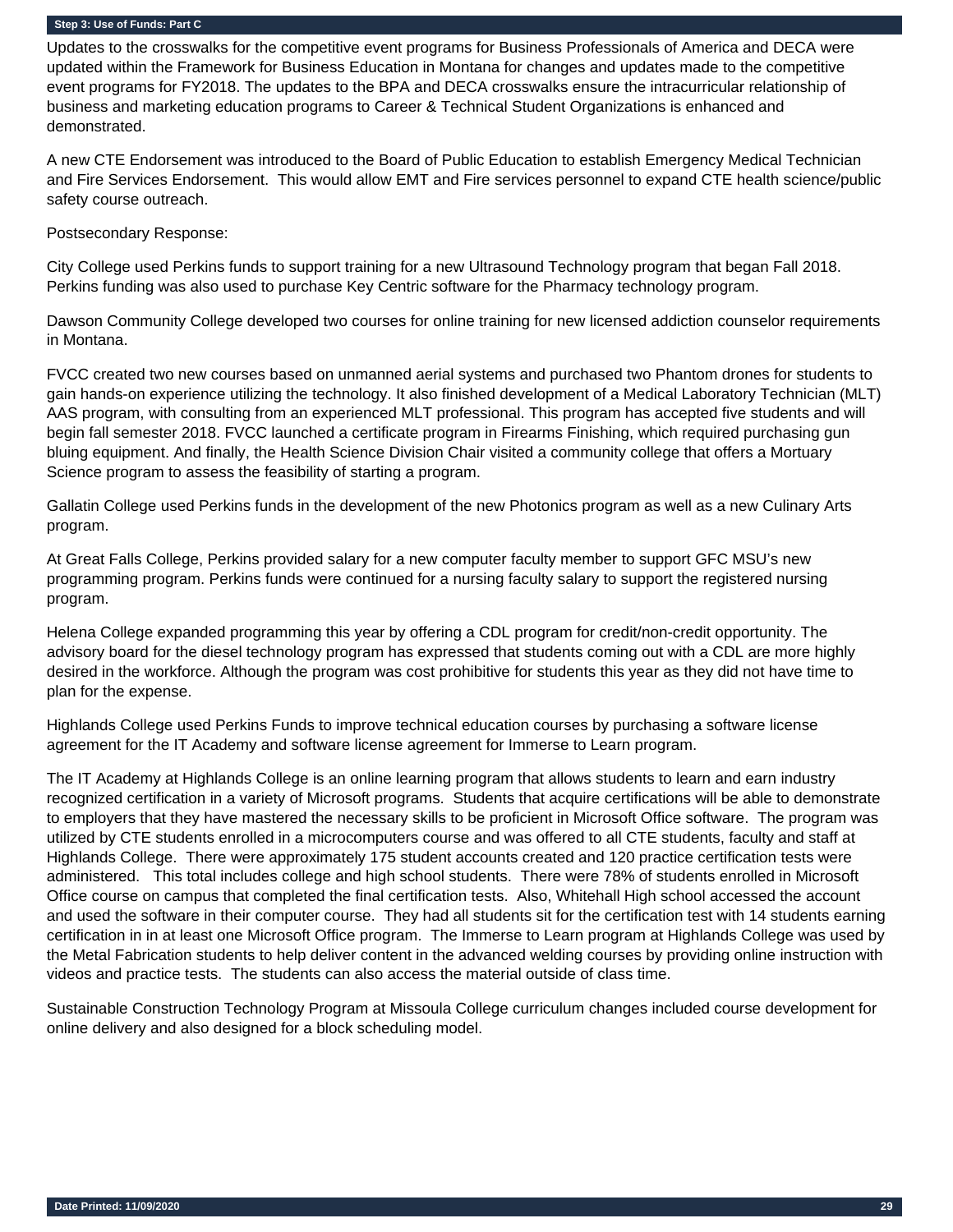At Salish Kootenai College, Perkins funds were utilized to further develop and support CTE courses and programs in the allied health careers, including phlebotomy, home health aide, EMT, and medical assisting. These allied health programs are experiencing increasing enrollment and are a workforce development priority for the Confederated Salish & Kootenai Tribes. In particular, the phlebotomy course was developed and implemented in spring 2018, the home health aide course was developed and implemented in winter 2018, equipment for the EMT program was purchased for the winter 2018 course, and the medical assisting program which is expanding rapidly received funding to purchase educational supplies required for program accreditation. Perkins funds were also used to implement two new office professions-related CTE programs, Grant Management and Office Administration. Perkins funds provided updated computers and software for these programs allowing students to access current software including Microsoft Suites and Grant Management software.

## **10. During the reporting year, did your state use Perkins funds to provide activities to support entrepreneurship education and training?**

Yes

State Response:

In partnership with the Montana Chamber Foundation and One Montana, the Career and Technical Division of the Montana Office of Public Instruction assisted in bringing master teachers and program-area leaders from Agriculture Education, Business Education, and Family and Consumer Sciences Education to Bozeman for a two-day orientation and training on the entrepreneurship curriculum available from Youth Entrepreneurs. The training was led by staff from Youth Entrepreneurs. The event was the beginning of a multi-year effort to develop cohorts of state-level entrepreneurship educators to assist in future training opportunities and to provide entrepreneurship curricular support and technical assistance at the local level.

**11. During the reporting year, did your state use Perkins funds to improve the recruitment and retention of career and technical education teachers, faculty, administrators, or career guidance and academic counselors, and the transition to teaching from business and industry, including small business?** 

Yes

Secondary Response:

Family & Consumer Sciences Education Internship with MSU and OPI—Montana State University and the Office of Public Instruction offered a Family & Consumer Sciences Internship as an alternate route to receive a FCS teaching license. This internship is designed to give current classroom teachers licensed in another subject area up to three years to work on their FCS endorsement while teaching FCS in a secondary school through Montana State University, the only post-secondary institution in Montana offering a FCS license program. Since Internship students are teaching and studying simultaneously, they require additional technical assistance from the FCS Education Specialist in terms of curriculum assistance/planning, finding classroom resources, searching for acceptable college courses approvable by MSU, informal mentoring and general help to help them finish successfully on time. In 2017-2018, about ten teachers were enrolled the program.

The OPI Learning Hub hosts a free online course for secondary science and/or health enhancement teachers to become Health Science teachers. This is a two-week course as well as a week-long externship that teachers must take in order to qualify for a Class 4A Health Science Teaching Endorsement.

Agricultural Education— There is a recruitment and retention program being implemented in Montana, through outside funding sources at this time. This program begins with the Tagged to Teach Ag program, used to target high school juniors and seniors into agricultural education. During FY2018, 13 high school students attended the one-day event held on the campus of Montana State University, where they worked with the Agricultural Education Faculty and staff, preservice college students, and state staff, to learn about becoming a teacher. They were presented two lessons along with the materials to teach these lessons in their home schools. Those who applied to attend MSU this fall, were recognized in a Signing Day ceremony during State FFA Convention. Four of those 13 are currently attending MSU majoring in Agricultural Education.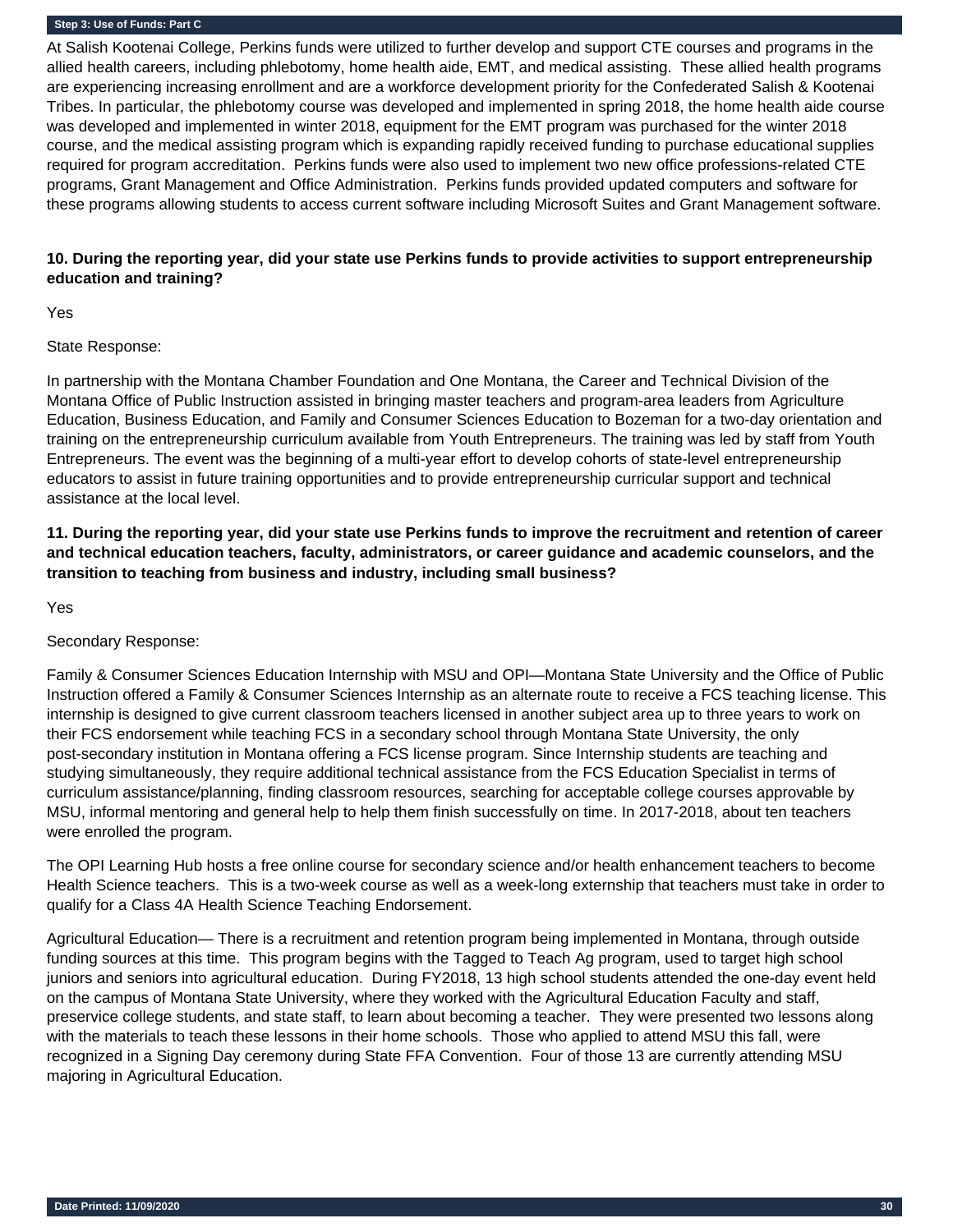During the year, we also recognize our first-year teachers and present them with a small token of our appreciation. Teachers are also awarded recognition through their professional association; both of these are done at state wide events in front of all students. The last piece that is implemented is that of Early Career Teacher Development for teachers in their first through fifth year of teaching. They are targeted for the Mentor/Mentee program, pairing up experienced teachers in their area that can help assist them through the year and after. They are also strongly encouraged to attend the New Professional's workshop hosted by OPI during the MACTE Fall Conference.

During the Fall 2017 semester, Business Education Specialist Eric Swenson provided training and instructional support to the students of the business education teacher preparation program at the University of Montana-Western in Dillon. Some the topics covered included principles and philosophies of career and technical education, business education curriculum development and resources, developing Montana Career Pathways, using the web-based career guidance system Montana Career Information System (MCIS), advising a Business Professionals of America or DECA chapter, and the importance of membership and active participation in professional organizations.

As mentioned in the above professional development section, the 'New CTE Professionals Workshop' held on October 18, 2017 was free to all CTE teachers who were new or had less than four years of teaching experience in the classroom. The intentional focus on new teachers was meant to help assist and improve the retention of these new teachers.

The Industrial Trades, and Technology Education Specialist, Don Michalsky, has met with faculty from both MSU-N and the College of Great Falls to address these very issues. Strategies were discussed and tentative plans have been formulated. The CTE division of OPI has agreed to support and assistance in achieving proposed goals. On a related issue, each CTE Specialist has reviewed endorsements and Course Codes for their areas to clarify specific curriculum that can be taught in each endorsement area. The CTE Division of OPI is also in the process of reviewing the requirements for a person to transition from industry to teaching.

Also, review, refinement, and technical assistance continues with working with Class 4 Career and Technical Educator License applications.

## Postsecondary Response:

At Gallatin College, both the Culinary Arts and Photonics instructors came directly from industry. Perkins funding was used to purchase the equipment that they requested. These faculty purchased this specific equipment because it is utilized in industry and students will gain skills by using the correct equipment. By supporting faculty with relevant equipment purchases it helps retain them because they can teach on safe, updated equipment and don't get frustrated.

GFC MSU used Perkins funds to provide professional development for a number of faculty members, which not only helps them remain current in their fields, but also helps them to be more satisfied with their positions.

Highlands College provided professional development for three faculty members. The professional development trainings provided information on best practices used in the teaching profession to help CTE students enrolled in two-year education be successful.

Missoula College worked on the Culinary ProStart Project that hosted the ProStart Invitational for the state of Montana, which was attended by over 200 people, including restaurant owners, industrial leaders, and the National Restaurant Association Board of Directors of Montana. They also hosted 17 ProStart high school teachers for a National Restaurant Association Education Foundation's Summer Institute Level 1 class (held in July 2018 with planning in FY18) Missoula College also hosted Welding Tips for Teachers as well as an Information Technology meeting with three employers - Blackfoot, Univision, and DataSmart - to provide an overview of apprenticeship model.

## **12. During the reporting year, did your state use Perkins funds to support occupational and employment information resources?**

No